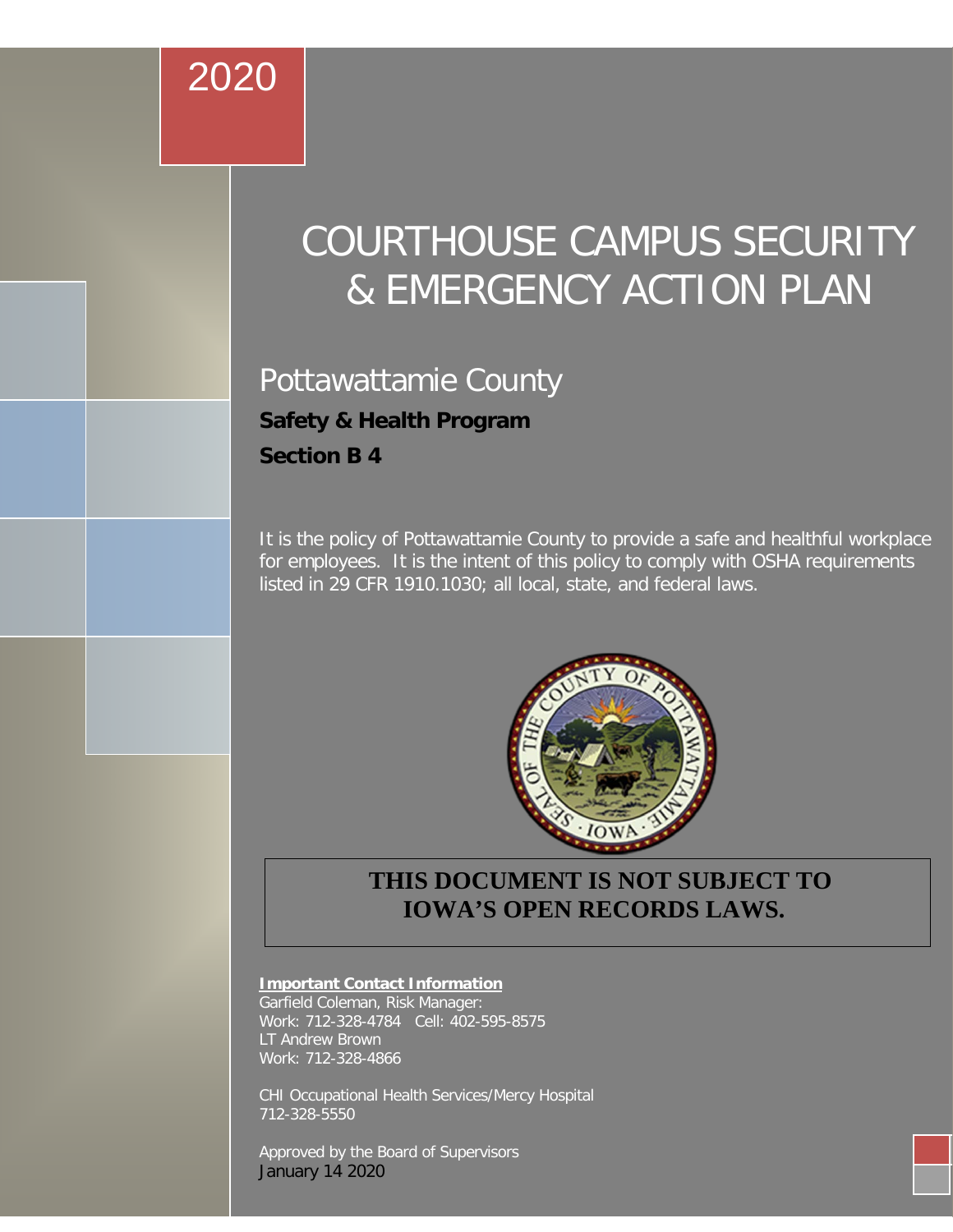# **COURTHOUSE CAMPUS SECURITY & EMERGENCY ACTION PLAN**

# **TABLE OF CONTENTS**

| $\mathbf{L}$ |                                                                                                                                      |  |  |
|--------------|--------------------------------------------------------------------------------------------------------------------------------------|--|--|
| $\Pi$ .      |                                                                                                                                      |  |  |
| III.         |                                                                                                                                      |  |  |
| IV.          |                                                                                                                                      |  |  |
|              |                                                                                                                                      |  |  |
| V.           |                                                                                                                                      |  |  |
|              | B. Procedure for Issuing Security Key Cards (Employees Assigned to<br>C. Procedure for Issuing Security Key Cards (Outside Agency or |  |  |
| VI.          |                                                                                                                                      |  |  |
| VII.         |                                                                                                                                      |  |  |
| VIII.        |                                                                                                                                      |  |  |
| IX.          |                                                                                                                                      |  |  |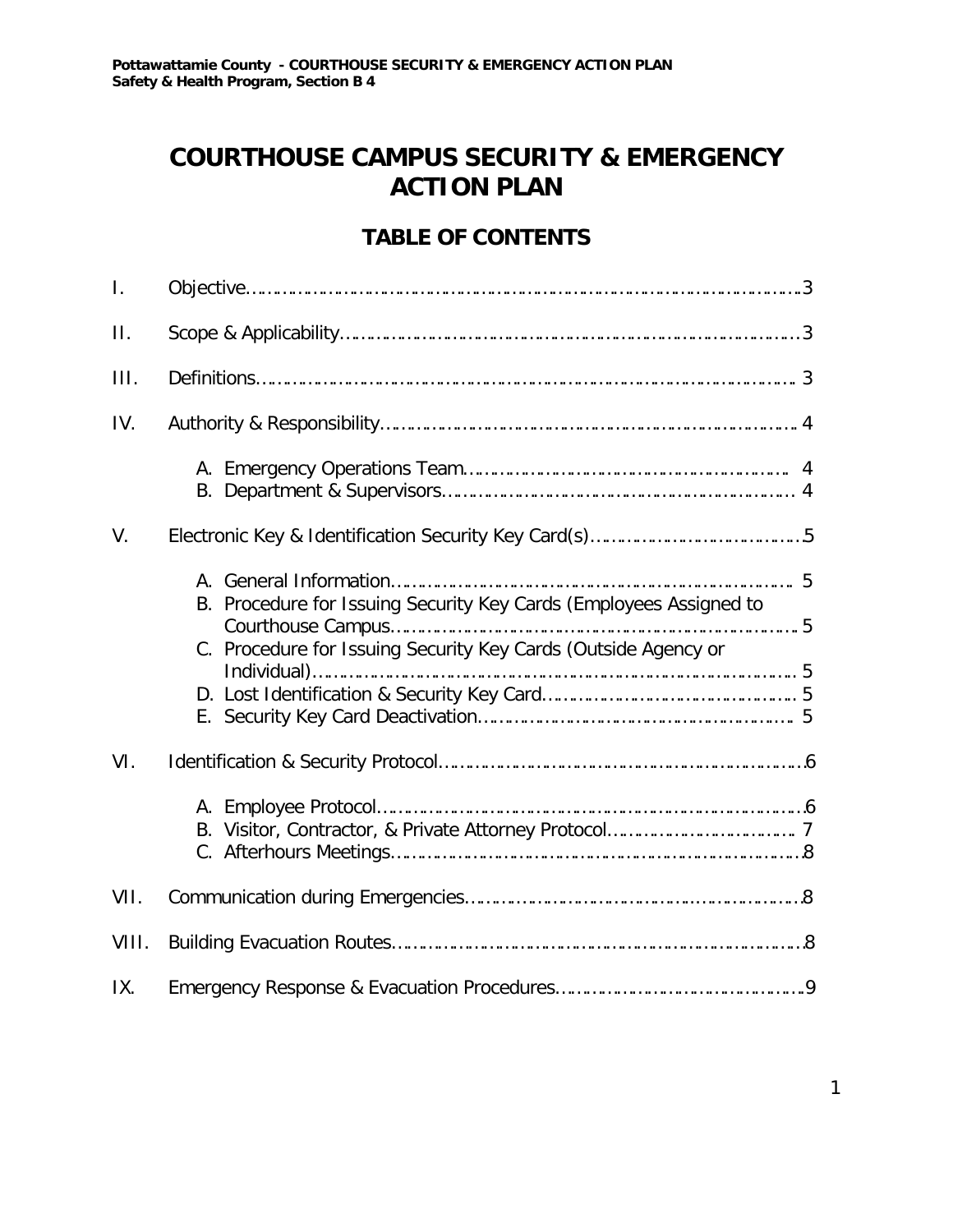| Χ.    | Emergency Action Plan for Severe Weather & Natural Disaster10          |  |  |  |
|-------|------------------------------------------------------------------------|--|--|--|
|       |                                                                        |  |  |  |
| XI.   |                                                                        |  |  |  |
| XII.  |                                                                        |  |  |  |
| XIII. |                                                                        |  |  |  |
| XIV.  |                                                                        |  |  |  |
| XV.   |                                                                        |  |  |  |
| XVI.  |                                                                        |  |  |  |
|       | XVII. Emergency Action Plan for Chemical Spills, Gas Leaks and Odors35 |  |  |  |
|       |                                                                        |  |  |  |
| XIX.  |                                                                        |  |  |  |
|       | Critical Operation - Assignment Worksheet                              |  |  |  |

Training Worksheet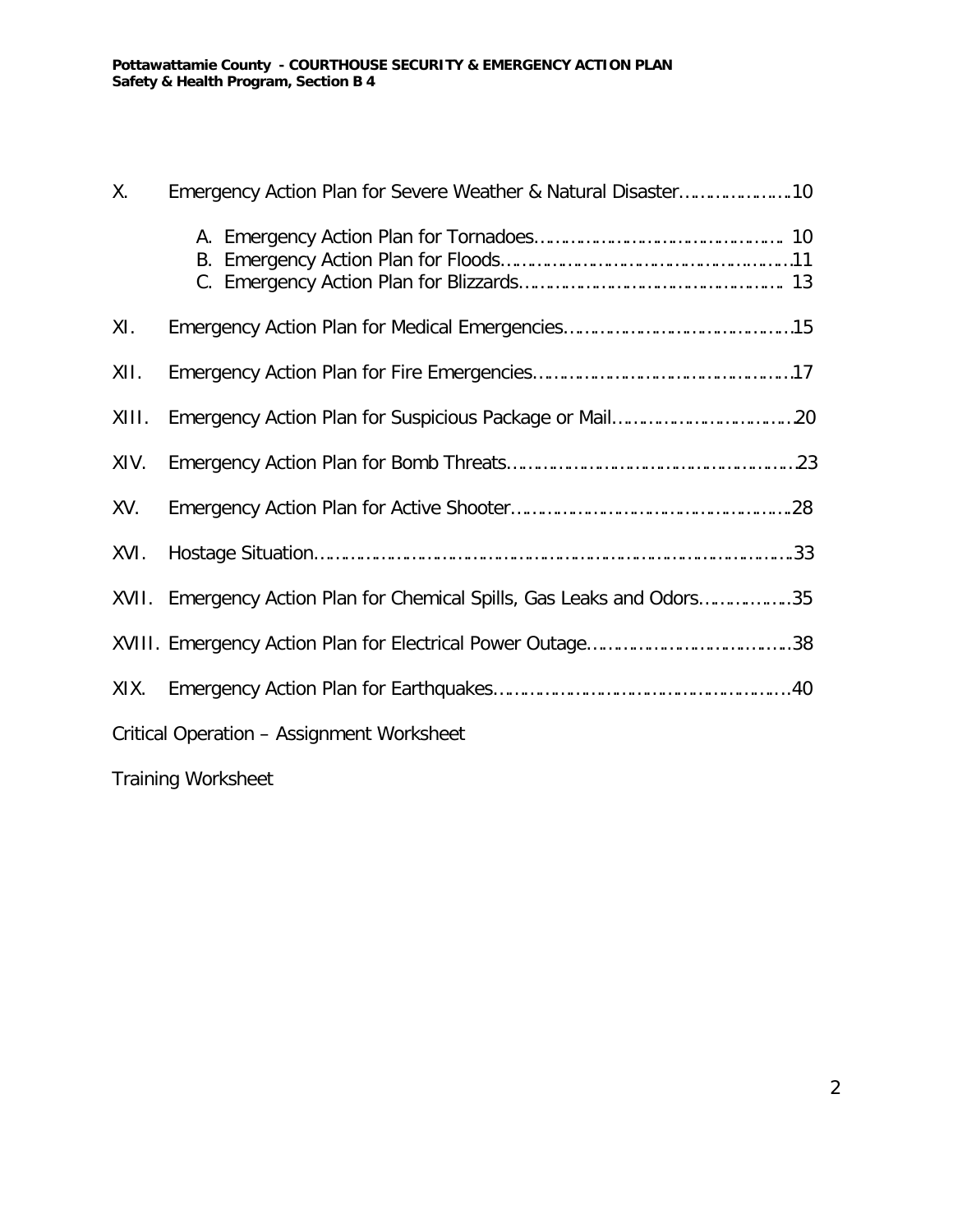# **I. Objective**

In an effort to provide a safe working environment for employees working in the Pottawattamie County Courthouse, Services Building, Annex Building, and Veterans Affairs Building, as well as those visiting these facilities, the Pottawattamie County Sheriff's Office has implemented Security & Emergency Action measures for the Courthouse Campus defined below.

This policy is applicable to all county and other offices and departments operating in or out of the Courthouse Campus, including the Assessor's Office, State of Iowa offices and Pottawattamie County offices and shall be used in conjunction with departmental "Red Books", which outline department specific procedures.

# **II. Scope and Applicability**

This procedure applies to all County Departments, employees and operations located on the courthouse campus.

# **III. Definitions**

**Courthouse Campus.** The Courthouse Building, Services Building, Annex Building, and Veterans Affairs Building.

**Entry Security Personnel.** The civilian staff employed by the Pottawattamie County Sheriff's Office, screening staff and visitors in the  $1<sup>st</sup>$  floor lobby of the Courthouse.

**Court Security Personnel.** Sworn, uniformed Pottawattamie County Deputy Sheriffs, certified through the Iowa State Law Enforcement Academy, assigned to the Pottawattamie County Courthouse Campus.

**Department Head.** An individual appointed or elected to supervise a specific department and includes Department Heads and Elected Officials.

**Designated Assembly Area.** An area outside of the campus designated as a meeting point for site personnel in cases of particular emergency.

**Emergency Operations Team.** Team responsible for responding to emergencies in order to assess and evaluate. Members include Court Security Personnel, Buildings & Grounds Director and Risk Manager.

**Red Book.** A "book" of departmental emergency response protocols and procedures developed specifically for a County department or location.

**Site Personnel.** Those employees or individuals assigned to a particular building and work area location.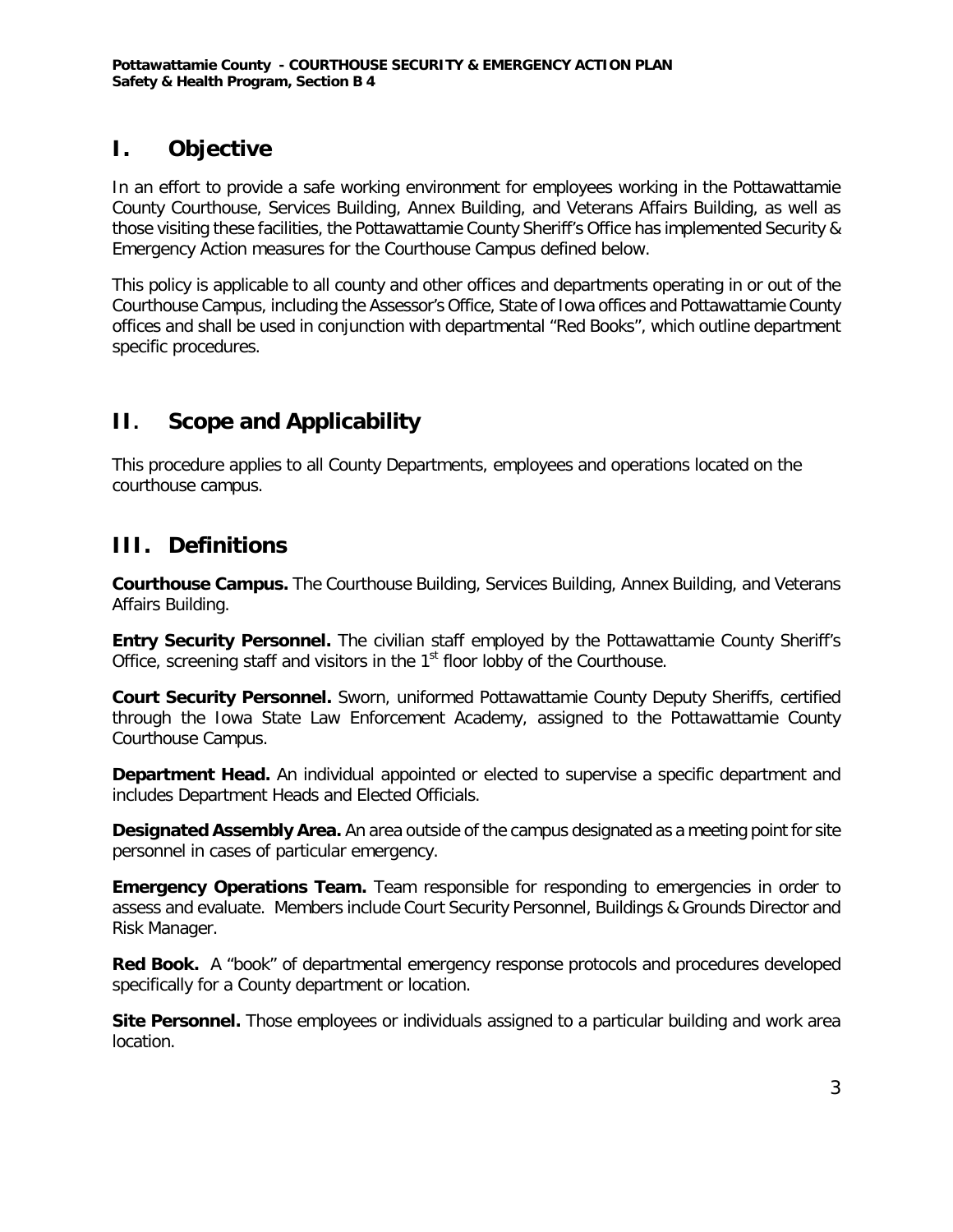**Work Area Monitor.** The departmental employee(s) designated to ensure that personnel have evacuated the area and responsible for taking a head count at the "Designated Assembly Area".

# **IV. Authority & Responsibility**

- A. The **Emergency Operations Team** is responsible for responding to emergencies in order to assess and evaluate the situation. Members include Court Security Personnel, Buildings & Grounds Director and Risk Manager. The team is also responsible for:
	- 1. Reviewing the written security and emergency action plans for all county facilities on an annual basis.
	- 2. Developing and updating "Red Books" for individual offices.
	- 3. Providing training for employees and maintaining training records.
	- 4. Assisting departments, as needed, in approving and making recommendations for the security and emergency action plans for individual offices.
	- 5. Assisting in identifying security risks on county property.
	- 6. Reviewing all security and emergency response related incidents.

### B. **Department Heads and Supervisors are responsible for:**

As a general safety guideline, each Department Head shall maintain a list of current employees and emergency telephone numbers and are responsible for:

- 1. Disseminating to his/her employees the locations of emergency exits and emergency procedures outlined in this policy.
- 2. Each Department Head, with the assistance of the Emergency Operations Team, shall identify a Designated Assembly Area in case of an emergency outlined in this policy.
- 3. **Participating in and ensuring that all employees participate in emergency action plan drills.**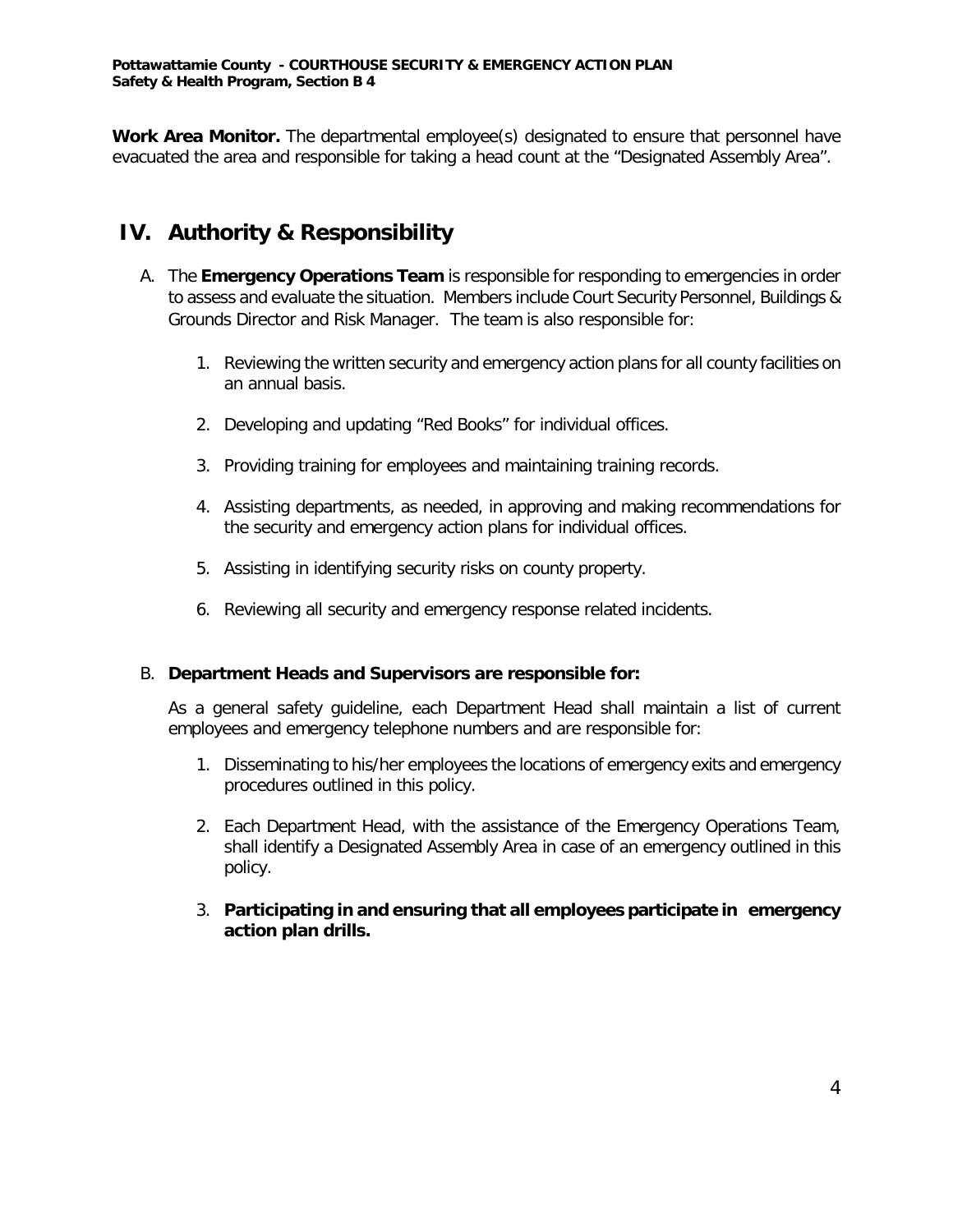- 4. Each Department Head is responsible for tracking and accounting for their employees in case of an emergency as outlined in this policy. Department Heads may designate a Work Area Monitor(s) to assist them with this responsibility.
- 5. Identifying potential security issues within their department and relaying information to the Emergency Operations Team.
- 6. Ensuring that employees receive training and understand departmental response for security and emergency response incidents.
- 7. Ensuring that training records are maintained and forwarding any departmental training records to Risk Management for the official training file.
- C. **Employees are responsible for:**
	- **1. Knowing where the emergency exits and fire extinguishers are located in their work reporting location.**
	- **2. Reporting to their designated assembly area in cases of emergencies and for checking in with their Department Head or Work Area Monitor for head counts.**
	- **3. Participating in emergency action plan drills and required training.**
	- **4. REPORT SUSPICIOUS ACTIVITY - IF YOU SEE SOMETHING, SAY SOMETHING!**

# **V. Electronic Key & Identification Security Key Card(s)**

### **A. General Information**

Each employee working at the Courthouse Campus or other county work locations is required to obtain and carry an Employee Identification and Access Security key card (security key card). The Pottawattamie County Sheriff's Office/Court Security Division is responsible for issuing electronic security key cards to employees and for maintaining records and maintenance of the security operating system for the Courthouse Campus.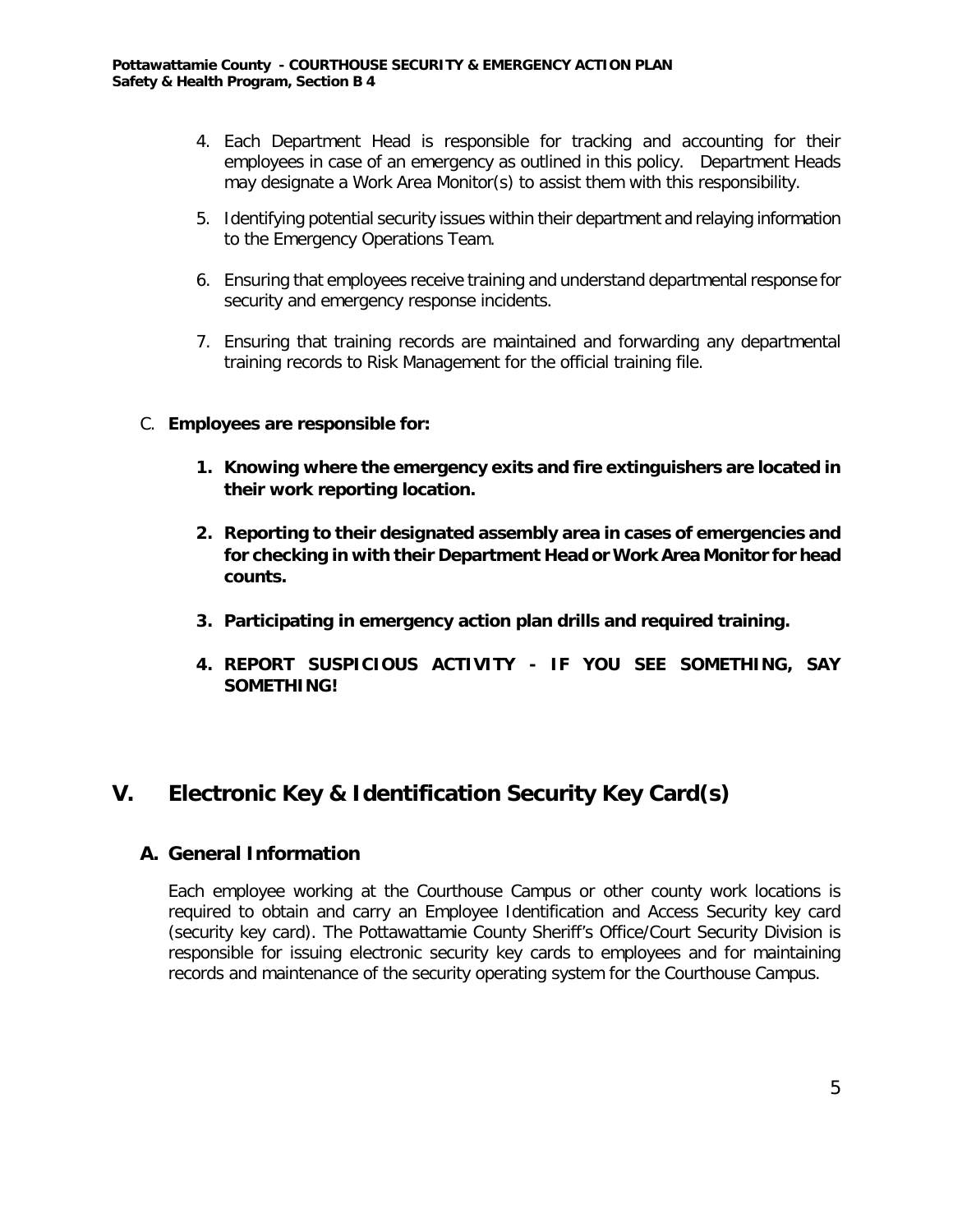# **B. Procedure for Issuing Security Key Cards – Employees Assigned to Courthouse Campus.**

- 1. When a new employee is hired, the Department Head or designee will complete the "Employee Identification and Access Security key card" request form for Court Security.
- 2. The access form should be completed specifying particular building(s), and locations inside the building(s), along with specific time frames needed for access.
- 3. Court Security Administration will review the request and either approve the request, or request additional information to complete the request.
- 4. Once approved, the Department Head must schedule an appointment with Court Security Administration for the issuance of a photo identification and access security key card. The Department Head, or designee, must escort the new employee to Court Security Administration. The employee's escort should have the authority to approve building and door access if there is a question.

# **C. Procedure for Issuing Security Key Cards - Outside Agency or Individual**

- 1. The Department Head shall complete an "Identification and Access Security key card" form for outside agencies, individuals or contractors who may need access to the Courthouse campus during a specified time frame.
- 2. The access form should be completed specifying particular building(s), and locations inside the building(s), along with specific time frames needed for access.
- 3. Court Security Administration will review the request, and either approve or deny the request.
- 4. If approved, the Department Head or designee will make an appointment with Court Security Administration for the issuance of a photo identification and access security key card. The Department Head or designee will escort the employee to Court Security Administration.

# **D. Lost Identification and Security Key Card**

In the event an employee losses or misplaces their electronic security key card, the employee is required to immediately notify their Department Head AND the Court Security Division so the security key card can be deactivated. The Department Head is required to complete a new Identification and Access Security key card form for the employee in order for a new security key card to be issued.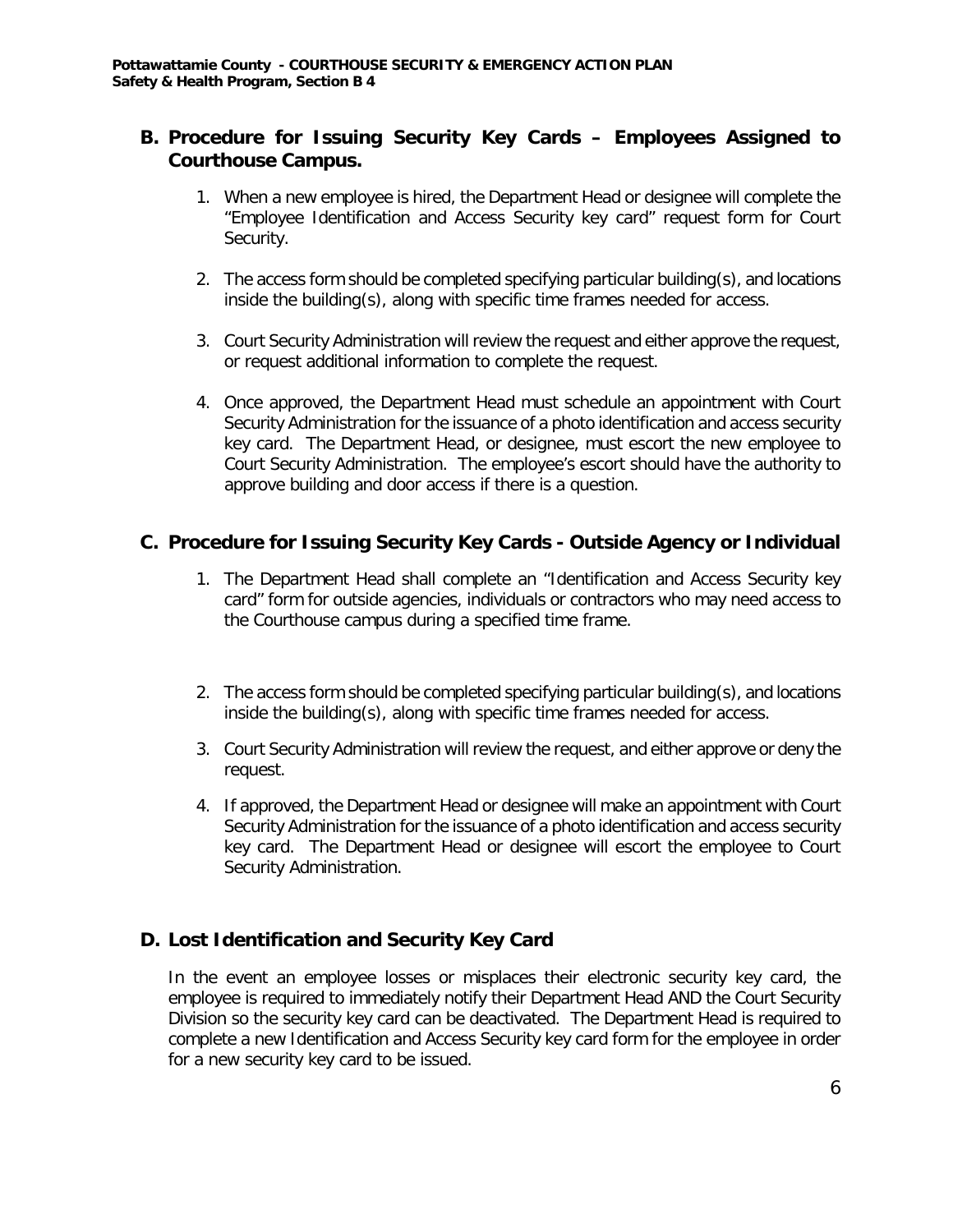# **E. Security Key Card Deactivation**

- 1. Court Security Administration can deactivate an electronic security key card at any time with or without notice to the employee. A Department Head or Official designee can also request that Court Security Administration deactivate an employee's electronic security key card at any time.
- 2. Deactivation is required for employees separating from employment. Deactivation will take place no later than the close of business on the employee's last day of employment. Department Heads are responsible for collecting the employee's electronic security key card upon separation and for notifying Court Security Administration of deactivation.
- 3. Department Heads shall forward the deactivated electronic security key card to Court Security Administration for destruction.

# **VI. Identification & Security Protocol**

# **A. Employee Protocol**

- 1. Employees entering the Courthouse must scan their security key card at the employee door before entering the secured facility.
- 2. If an employee misplaces their security key card they must notify Court Security immediately. If an employee does not have their security key card at the time of admittance, they will be required to go through security screening.
- 3. Employees are required to visibly display their security key card anytime the employee is working or in the secured area of the Courthouse.
- 4. Employees are prohibited from allowing anyone they do not have business with to follow them into a secured area of the Courthouse. If an individual attempts to follow an employee into a secured area without permission, the employee shall notify Court Security immediately.
- 5. Court Security may screen employees at any time.
- 6. If an employee refuses to go through security screening he/she will be denied access to the Courthouse.

# **B. Visitor, Contractor, and Private Attorney Protocol**

1. A visitor, contractor or private attorney who frequents the Courthouse may apply for an identification security key card with Court Security Administration.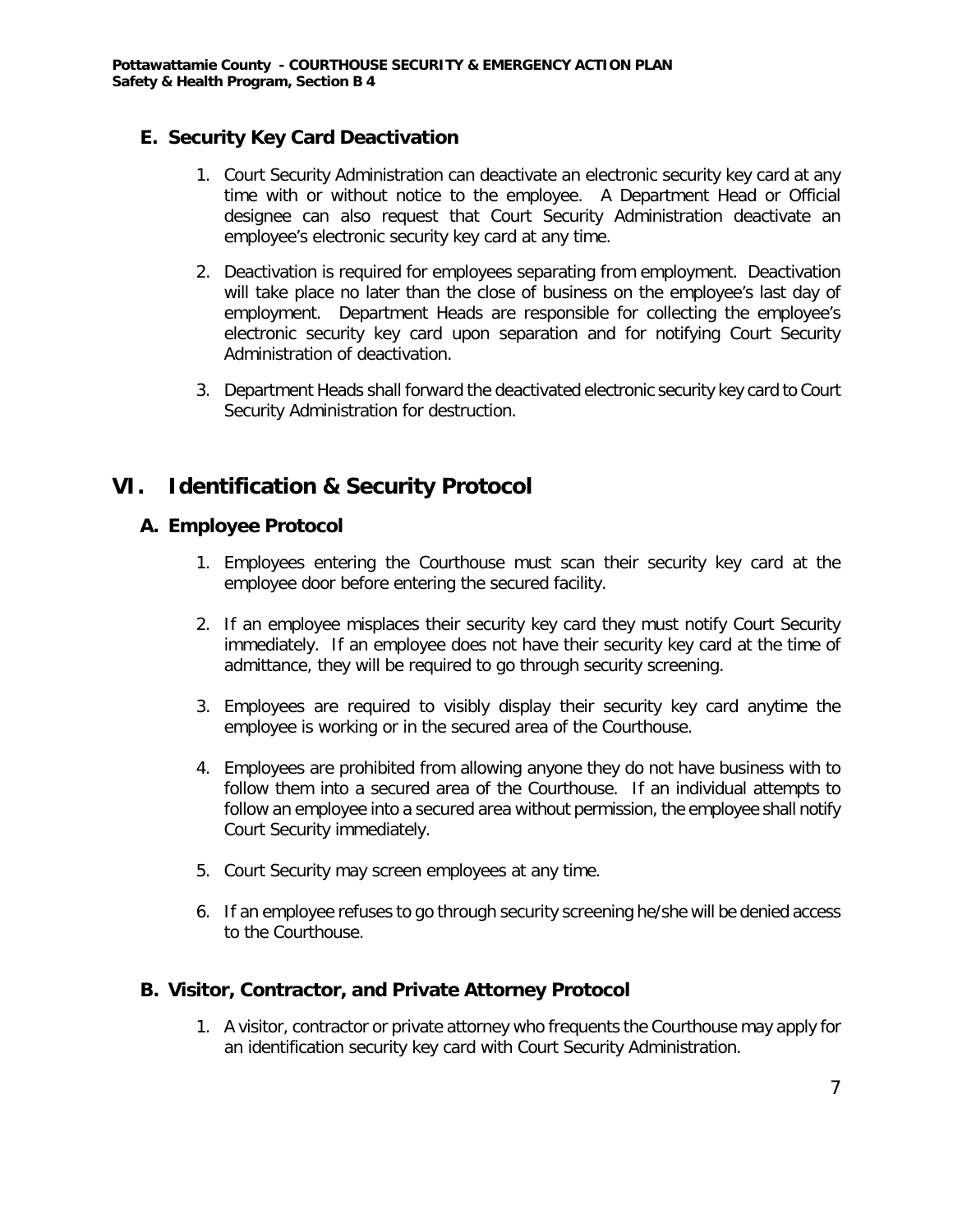- 2. If a visitor, contractor or private attorney misplaces their security key card, they must notify Court Security Administration immediately.
- 3. Security key cards must be visibly displayed for anyone in secured areas of the Courthouse.
- 4. Visitors, contractors, or private attorneys are prohibited from allowing anyone to follow them into a secured area of the Courthouse. A visitor, contractor, or private attorney shall notify Court Security immediately if an individual attempts to follow an employee into a secured area without permission.
- 5. Court Security may screen anyone at any time.
- 6. If any visitor, contractor or private attorney refuses to go through security screening he/she will be denied access to the Courthouse.

# **C. Afterhours Meetings**

- 1. Department Heads are required to notify Court Security Administration one-week in advance of the date, time and location of any public meeting to be held at the Courthouse outside of the normal 8:00am to 4:30pm business hours as the Court security screening station is required to be staffed and visitors screened.
- 2. If Court Security Administration is unable to staff the security screening station, they will notify the Department Head so that other arrangements can be made for the meeting time or location.

# **VII. Communication During Emergencies**

- Pottawattamie County uses a variety of methods to provide information during emergencies or severe weather conditions. This includes using panic buttons, sirens, public address systems, social media, text messaging, email, radios, broadcast media, and people, in the form of Department Heads, Supervisors, Building Managers, and the Emergency Operations Team.
- Panic Alarm: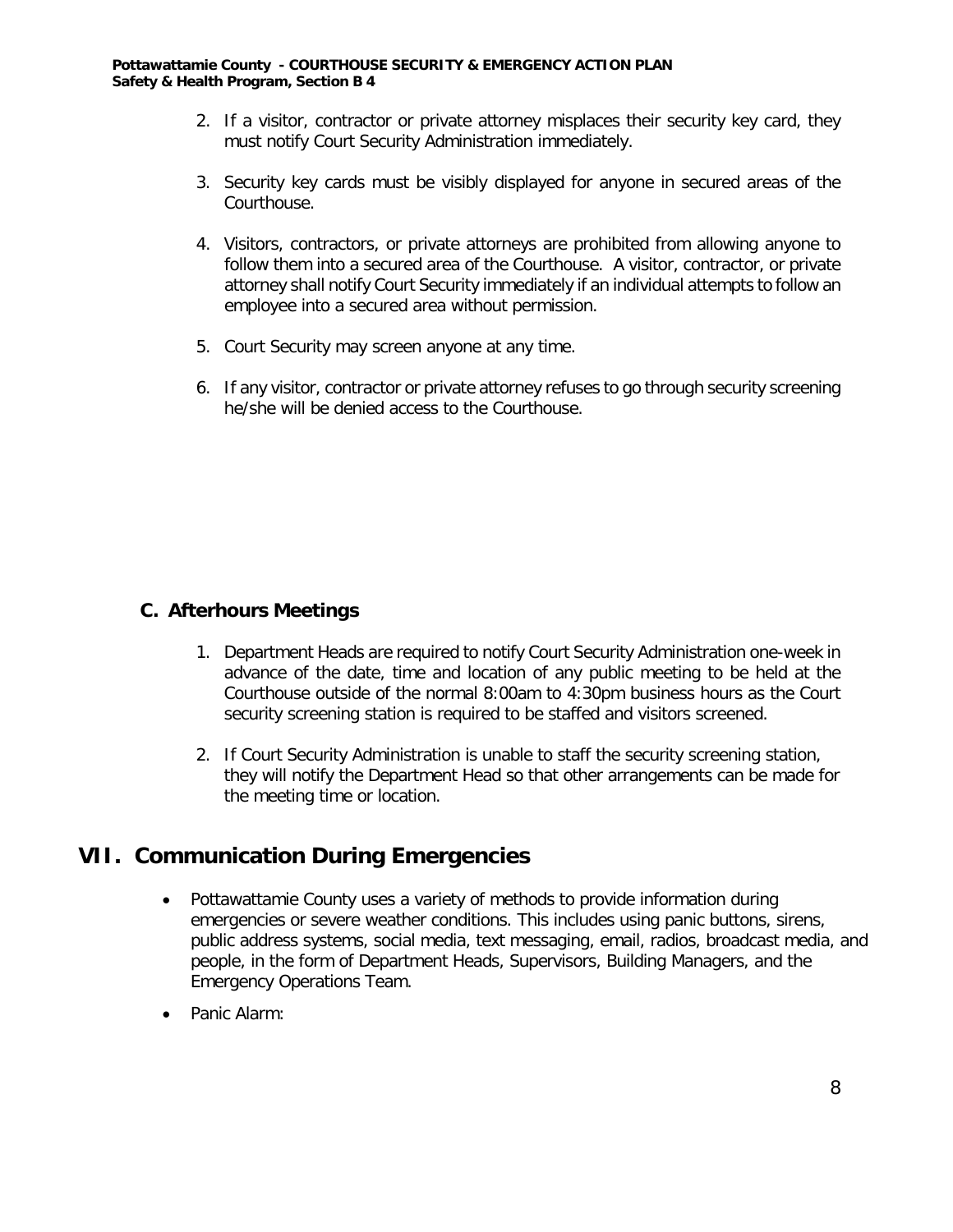- a. If you feel that you need immediate Law Enforcement response press the closest panic button. 911 should also be called if you or another coworker is able to access a phone. You will need to dial 9 for an outside line then 911.
- b. Bimonthly operational checks will be done by the Sheriff's Office. Your Department Head will be notified if your panic button is out of service.
- c. If you have any questions or concerns, contact Court Security 712-328-4825

# **VIII. Building Evacuation Routes**

Evacuation route maps have been posted in each work area of the Courthouse campus. Evacuation maps include the following information:

- Emergency exits
- Primary and secondary evacuation routes
- Locations of fire extinguishers
- Fire alarm pull station locations
- Assembly Areas are located in the department Red Book

Department Heads are responsible for informing employees under their supervision of evacuation routes and Designated Assembly Areas. Site personnel should know at least two evacuation routes from their primary work area. Maps of evacuation routes are located in each office and on the county intranet site.

# **IX. Emergency Response & Evacuation Procedures**

Emergency action plans have been developed for employees located on the Pottawattamie County Courthouse campus.

The types of emergencies most likely to be encountered by Pottawattamie employees include the following.

- **Severe Weather & Natural Disaster (Tornado, Flood, Blizzard)**
- **Medical**
- **Fire**
- **Suspicious Package**
- **Bomb Threat**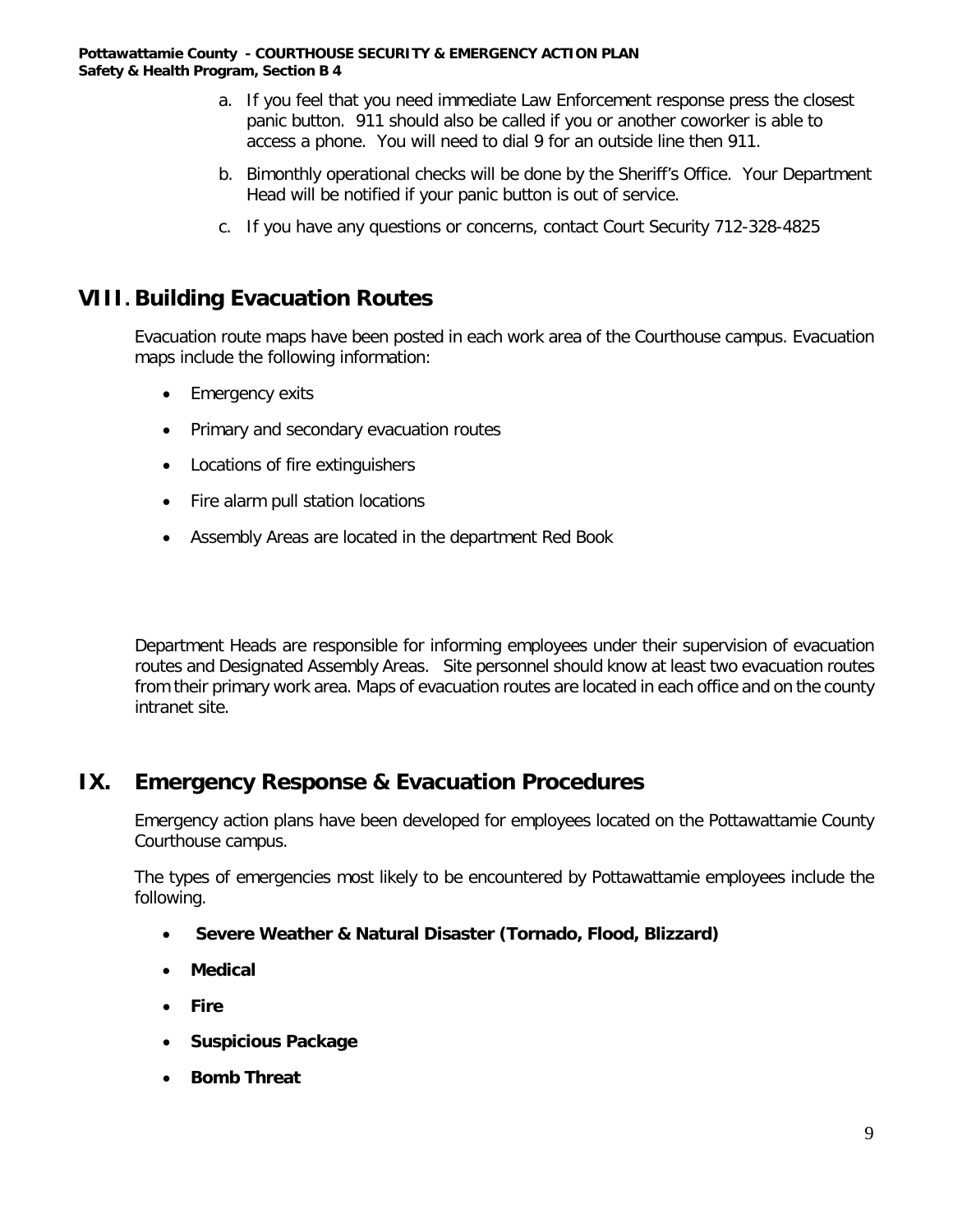- **Active Shooter**
- **Hostage**
- **Chemical Spill, Gas Leaks, and Odors**
- **Extended Power Loss**
- **Earthquake**.

# **X. Emergency Action Plan for Severe Weather and Natural Disaster**

**In cases of severe weather or natural disaster, the 911 Communications Center will make notification through the public address system to building patrons on the Courthouse Campus.**

### **A. Emergency Action Plan for Tornadoes**

The following summarizes the basic steps to take in the event of severe weather or natural disasters.

#### **1. Tornadoes – General Information**

- a. When a tornado warning is issued by sirens or other means, seek inside shelter.
- b. When choosing a shelter, the following options are preferable:
	- i. Small interior rooms without windows on the lowest floor.
	- ii. Hallways away from doors and windows on the lowest floor.
	- iii. Rooms with no windows constructed with reinforced concrete, brick, or block.
- c. Stay away from outside walls and windows.
- d. Use your arms to protect your head and neck.
- e. Remain sheltered until the tornado warning is over.

#### **2. Tornado Watch**

- a. The 911 Communications Center will make notification to everyone inside a building on the Courthouse Campus by using the public address system.
- b. Departments will remain open and service the public's needs.
- c. Emergency Management Agency will monitor the weather and provide updates to the 911 Communications Center.
- d. Department Heads will prepare their office and staff in the event a Tornado Warning is issued.
- e. Department Heads will be prepared to provide a headcount if the information is requested by the Emergency Operations Team or other competent authority.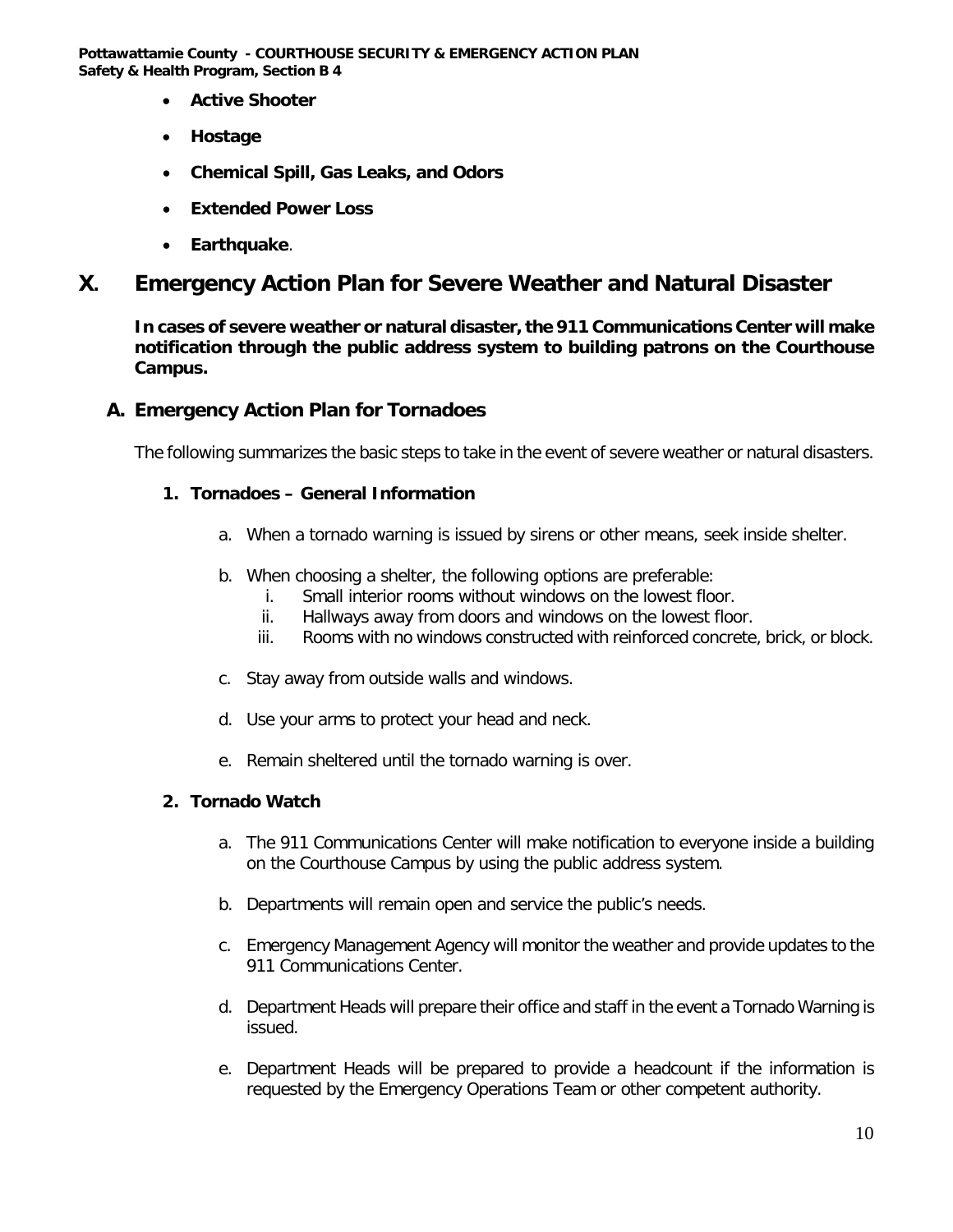## **3. Tornado Warning**

- a. The Communications Center will make notification to everyone inside a building on the Courthouse Campus by using the public address system.
- b. If time permits, departments will close their windows and secure their office prior to seeking shelter in the designated areas.
- c. Court proceedings will be suspended until the tornado warning expires or cancelled.
- d. The use of elevators is not recommended during a tornado warning.

## e. **Entry Security Personnel WILL:**

- i. Stop processing individuals into the building.
- ii. Escort individuals that have not been screened, into the interior hallway off of the  $1<sup>st</sup>$  floor lobby.
- iii. Direct individuals that have been screened to the basement.

## f. **Court Security Personnel Responsibility WILL:**

- i. Deputies assigned to the  $3<sup>rd</sup>$  and  $4<sup>th</sup>$  floor will stay at their designated area.
- ii. Deputy assigned to the screening station will clear the lobby and direct employees or visitors to designated area.
- iii. A Deputy will be assigned to monitor security cameras for anyone entering the Courthouse and make notification to the Deputy assigned to the lobby.
- iv. A Deputy will be assigned to the basement to monitor those seeking shelter in the basement.

### g. **Department Head Responsibility WILL:**

- i. If time permits, secure their office prior to seeking shelter.
- ii. Direct personnel to designated tornado shelter.
- iii. Be prepared to provide the number of staff present.

# **B. Emergency Action Plan for Floods**

Flooding is a temporary overflowing of water onto land that is normally dry. Flooding may happen with only a few inches of water, or it may cover a house to the rooftop. There are many possible causes of floods including heavy rain or snowmelt, waterway overflow from being blocked with debris or ice, or overflow of levees, dams, or waste water systems. Flooding can occur slowly over many days or happen very quickly with little or no warning, called flash floods.

- 1. If Flooding occurs within the buildings of the Courthouse campus
	- a. Be ready to evacuate, as directed by 911 Communication Center.
	- b. The Emergency Management Director will activate an Emergency Operations Center at a remote site.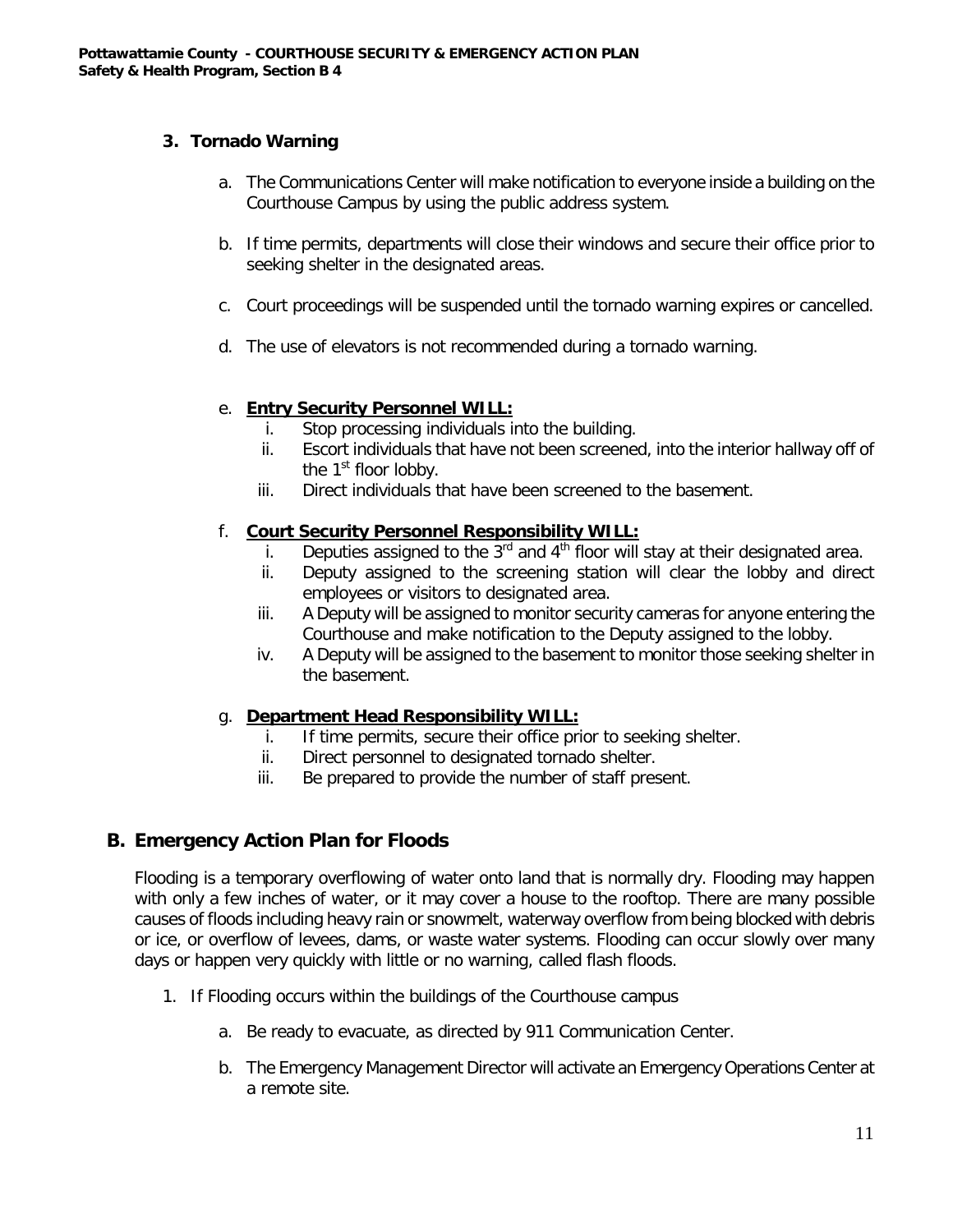- c. The Director of 911 Communication Center will activate internal department policy for the transfer of all operations to the remote 911 site.
- d. Follow the recommended primary or secondary evacuation routes.
- e. The Board of Supervisors will activate plan for remote Courthouse operations. Department Heads will be responsible for notifying employees of work reporting location.
- 2. If Flooding occurs outdoors:
	- a. Climb to high ground and stay there, especially if there is a chance of flash flooding.
	- b. Avoid walking or driving through flood water. Just six (6) inches of moving water can knock you down, and one foot of moving water can sweep your vehicle away.
	- c. If your car stalls, abandon it immediately, and climb to a higher ground.
	- d. Do not drive over bridges that are over fast-moving floodwaters. Floodwaters can scour foundation material from around the footings and make the bridge unstable.
	- e. If floodwaters rise around your car but the water is not moving, abandon the car and move to higher ground. Do not leave the car and enter moving water.
- 3. After a flood
	- a. Return to the building only when authorities say it is safe.
	- b. Be aware of areas where floodwaters have receded and watch out for debris. Floodwaters often erode roads and walkways.
	- c. Do not attempt to drive through areas that are still flooded.
	- d. Avoid standing water as it may be electrically charged from underground or downed power lines.
	- e. Photograph damage to your work area for insurance purposes.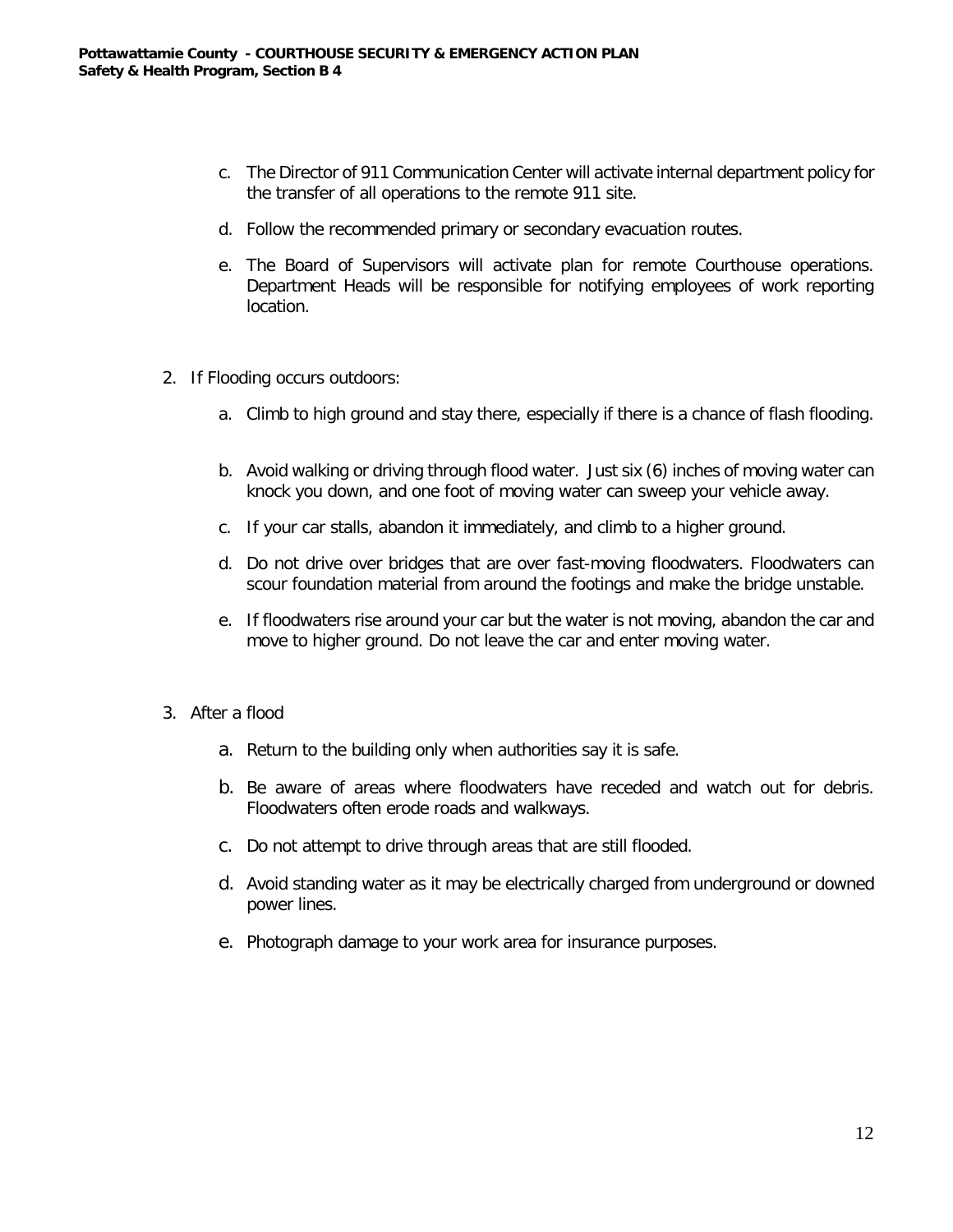# **C. Emergency Action Plan for Blizzards**

Blizzards are dangerous winter storms that are a combination of blowing snow and wind resulting in very low visibilities. While heavy snowfalls and severe cold often accompany blizzards, they are not required. Sometimes strong winds pick up snow that has already fallen, creating a ground blizzard.

Officially, the National Weather Service defines a blizzard as a storm which contains large amounts of snow OR blowing snow, with winds in excess of 35 mph and visibilities of less than 1/4 mile for an extended period of time (at least 3 hours). When these conditions are expected, the National Weather Service will issue a "Blizzard Warning". When these conditions are not expected to occur simultaneously, but one or two of these conditions are expected, a "Winter Storm Warning" or "Heavy Snow Warning" may be issued.

## **1. If a blizzard occurs while working at the Courthouse Campus**

- a. Stay calm and await instructions from Communication Center.
- b. Employees are permitted to remain at the Courthouse campus if they are unable to travel home safely. Employees that travel during a blizzard do so at their own risk.

### **2. If working outdoors:**

- a. Cover all exposed parts of the body.
- b. Find a dry shelter. If shelter is not available:
	- i. Prepare a lean-to, wind break, or snow cave for protection from the wind.
	- ii. Build a fire for heat and to attract attention. Place rocks around the fire to absorb and reflect heat.
	- iii. Do not eat snow, as it will lower your body temperature. Melt it first.

## **3. If stranded in a vehicle:**

- a. Cover all exposed parts of the body.
- b. Find a dry shelter. If shelter is not available:
	- i. Prepare a lean-to, wind break, or snow cave for protection from the wind.
	- ii. Build a fire for heat and to attract attention. Place rocks around the fire to absorb and reflect heat.
	- iii. Do not eat snow, as it will lower your body temperature. Melt it first.
- c. Stay in the vehicle.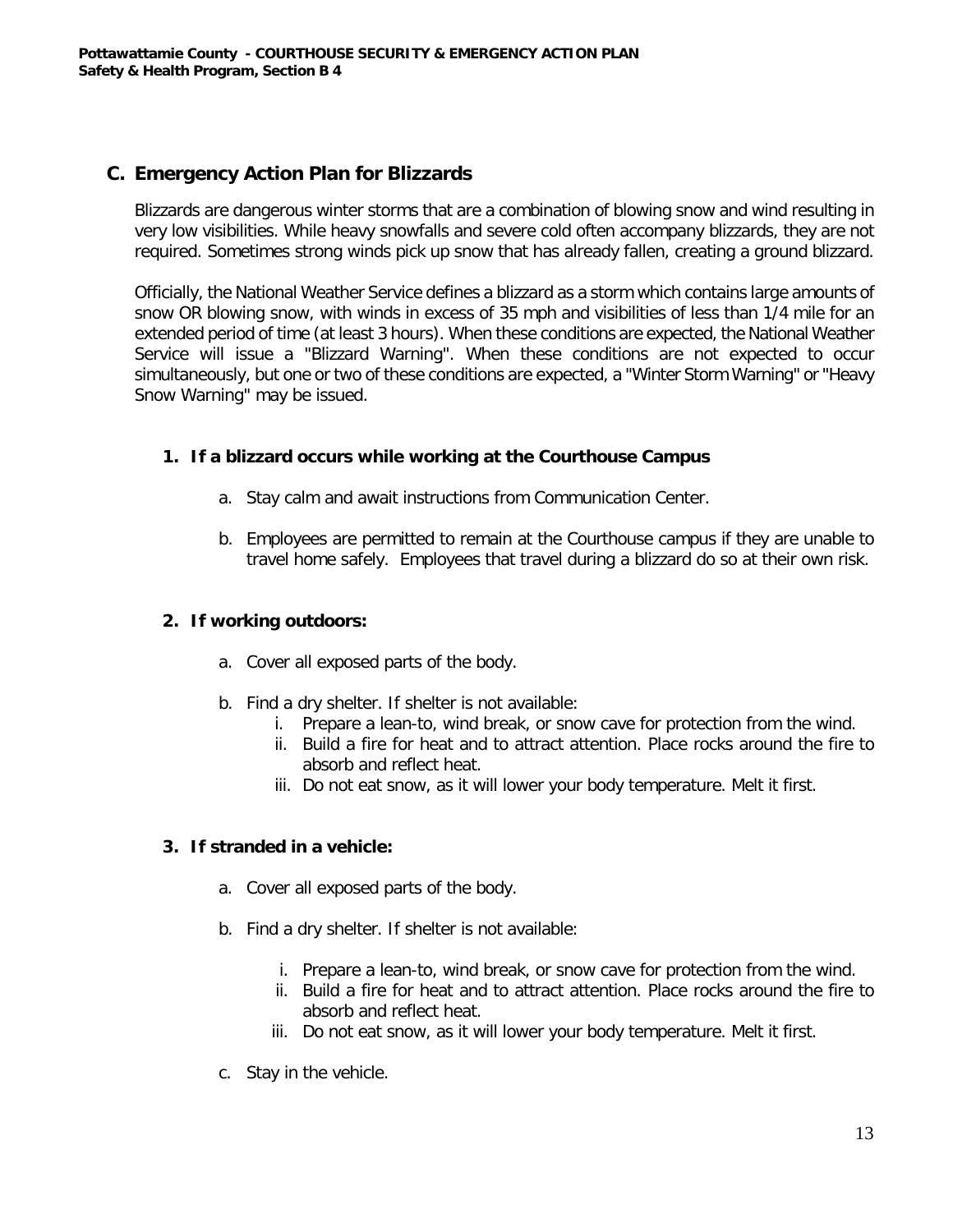- d. Run the motor about ten minutes each hour. Open the windows a little for fresh air to avoid carbon monoxide poisoning. Make sure the exhaust pipe is not blocked.
- e. Make yourself visible to rescuers.
- f. Turn on the dome light at night when running the engine.
- g. Tie a colored cloth to your antenna or door.
- h. Raise the hood after the snow stops falling.
- i. Exercise to keep blood circulating and to keep warm.

# **XI. Emergency Action Plan for Medical Emergencies**

Medical emergencies can happen in the workplace at any time. Know the location of safety equipment (AED's, eye wash stations/bottles, first aid kits) in your work area and how to use them, where applicable.

### **A. Check the Status**:

In case of a personal injury in the workplace, that requires immediate medical attention, check the scene to ensure the environment poses no additional risk to the injured person. Unless the environment poses an immediate and additional threat to the injured person (like a building fire), do not move them from the scene. Quickly obtain information relative to the nature and extent of the injury for communication purposes. DO NOT initiate medical care at this time, unless someone assisting you is able to proceed by calling for help.

### **B. Call for Help**:

- 1. In the event of a medical emergency ask for assistance and dial 911. If calling from an outside line dial 911. If calling on an inside line or work phone, you must hit 9 for an outside line and then dial 911.
- 2. If you are unsure whether the situation is an emergency, call 911, emergency medical services (EMS). The 911 Operator will ask questions to determine whether it is an emergency and will assist you in providing appropriate care.

Provide the following information to the 911 Operator:

- a. The nature of medical emergency
- b. The location of the emergency (address, building, room number, and other similar information)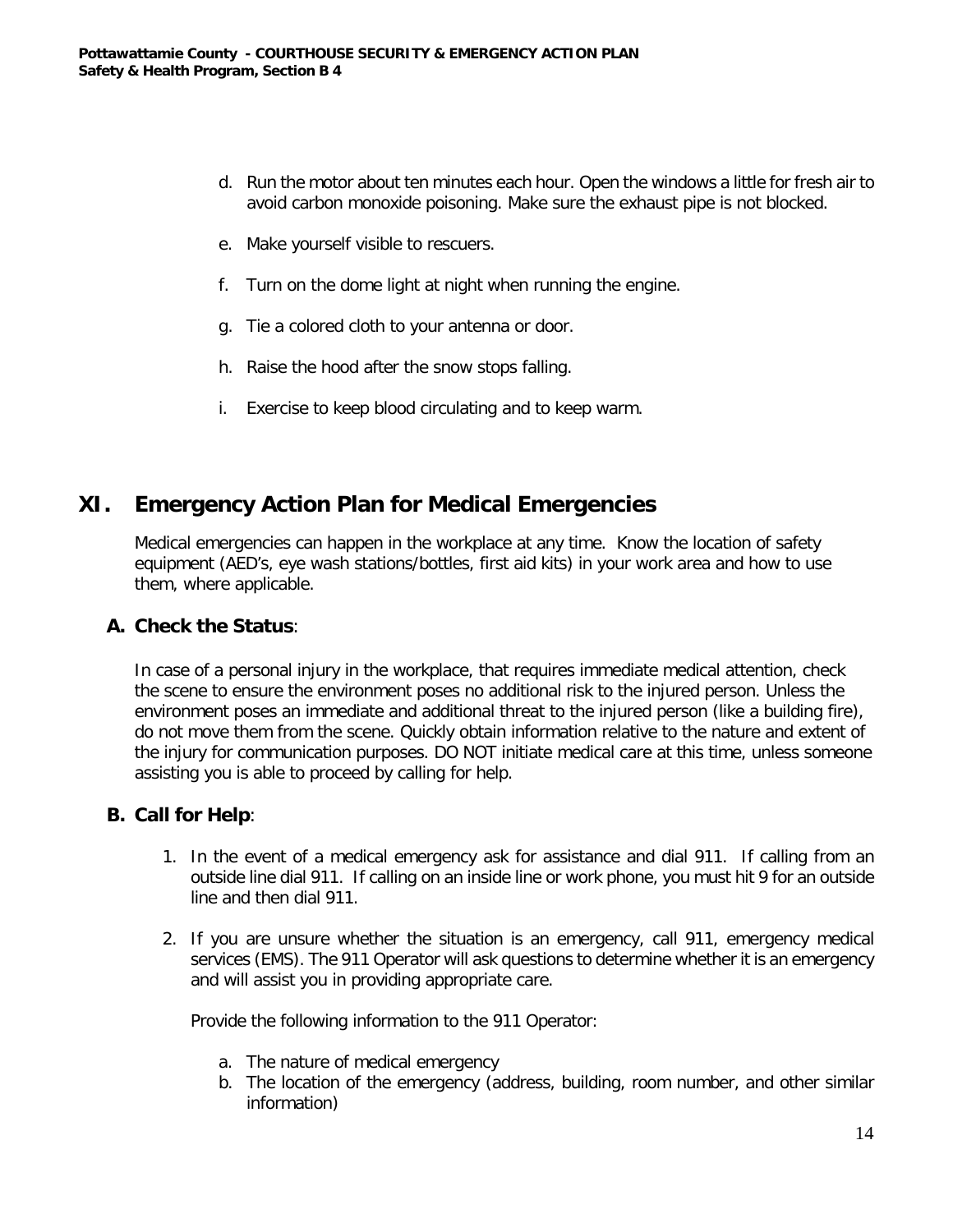- c. Your name
- d. The phone number from which you are calling
- e. Any additional information requested of you by the 911 Operator

## **C. Provide Care:**

- 1. Do not move a victim unless it is absolutely necessary, such as when there is eminent danger from fire, explosion, electrocution, or other similar danger.
- 2. Proceed with first aid or triage only if you are capable of administering such care. DO NOT administer first aid or triage to an injured person if you are unable as you may place him/her at greater risk.
- 3. If you are unable to provide first aid or triage, seek the assistance of someone trained in CPR, first aid, and AED to provide any needed assistance prior to the arrival of professional medical help.
- 4. If someone trained in first aid is not available, or do not respond, attempt to provide basic assistance until emergency providers arrive by following the information and direction provided by the 911 Operator.
	- a. To Stop Bleeding: Stop bleeding by applying firm pressure on the wound(s). (note: avoid contact with blood or other bodily fluids)
	- b. In case of rendering assistance to personnel exposed to hazardous materials, consult the safety data sheet (SDS) and wear the appropriate personal protective equipment. Attempt first aid only if trained and qualified.
- **D.** If requested, assist Emergency crews as necessary.
- **E. Evacuation of Building:** If the medical emergency results in a building evacuation, assist the physically disabled in exiting the building and proceed to your assembly point once instructed to do so by your Work Area Monitor or Department Head.

Keep streets, fire lanes, hydrants and walkways clear for emergency vehicles and crews.

**HEADCOUNTS** - During an actual emergency resulting in a building evacuation, HEADCOUNTS are to be performed at the Designated Assembly Area(s). Employees are required to stay at the Assembly Area until an accurate HEADCOUNT has been taken.

- **F.** A Command Post may be set up near the emergency site. Keep clear of the Command Post unless you have official business.
- **G. IMPORTANT—DO NOT RETURN TO AN EVACUATED BUILDING** until told to do so by the Emergency Operations Team, Law Enforcement or Department Head.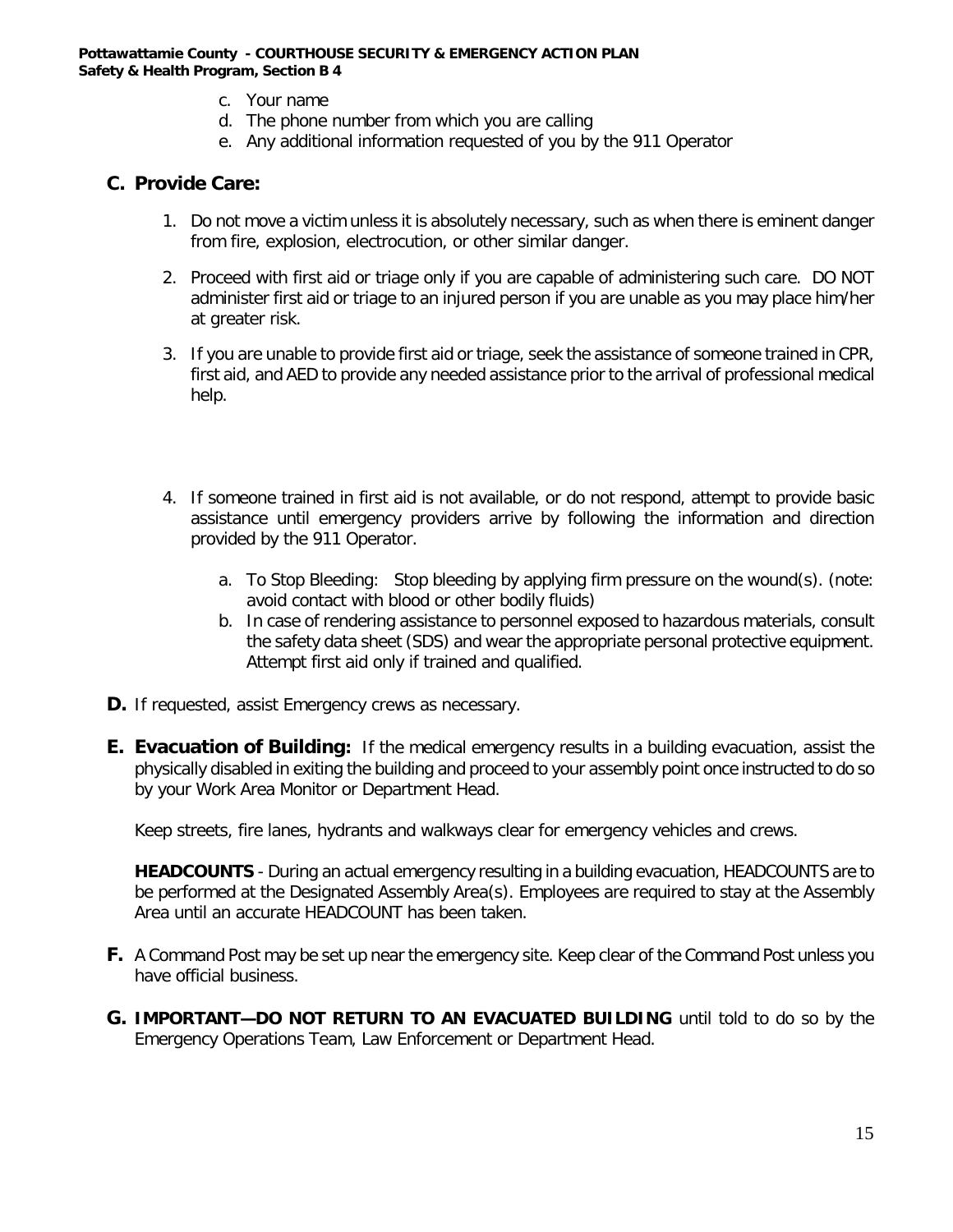# **XII. Emergency Action Plan for Fire Emergencies**

- **A.** General Information
	- 1. Employees are required to know their department's fire response plan or procedures and follow the fire response plan and any instructions that are announced over the PA systems for **ALL** fire alarms.
	- 2. Employees are also required to know the locations of all manual pull fire alarms and fire extinguishers in their work area.
	- 3. When there are visible flames, visible smoke, smell of smoke, unusual heat, or other indications of fire, employees shall activate the fire alarm even if they are uncertain if the conditions are caused by a fire.
- **B.** When fire is discovered:
	- 2. Activate the nearest fire alarm.
	- 3. Notify the local fire department by calling 911. If calling from an inside work line, dial 9 and then 911.
	- 4. Notify site personnel about the fire emergency by any of the following means:
		- a. Voice Communication
		- b. Radio
		- c. Phone
		- d. Other means available
- **C.** Fight the fire only if all of the following criteria are met:
	- 1. The fire department has been notified.
	- 2. The fire is small and is not spreading to other areas.
	- 3. Escaping the area is possible by backing up to the nearest exit.
	- 4. The fire extinguisher is in working condition and you are trained to use the extinguisher.
- **D.** Upon being notified about a fire emergency, all occupants in the building must:
	- 1. Leave the building using the safest designated evacuation routes.
	- 2. Proceed to your Designated Assembly Area or to your alternate assembly point if the fire emergency is impacting your primary location.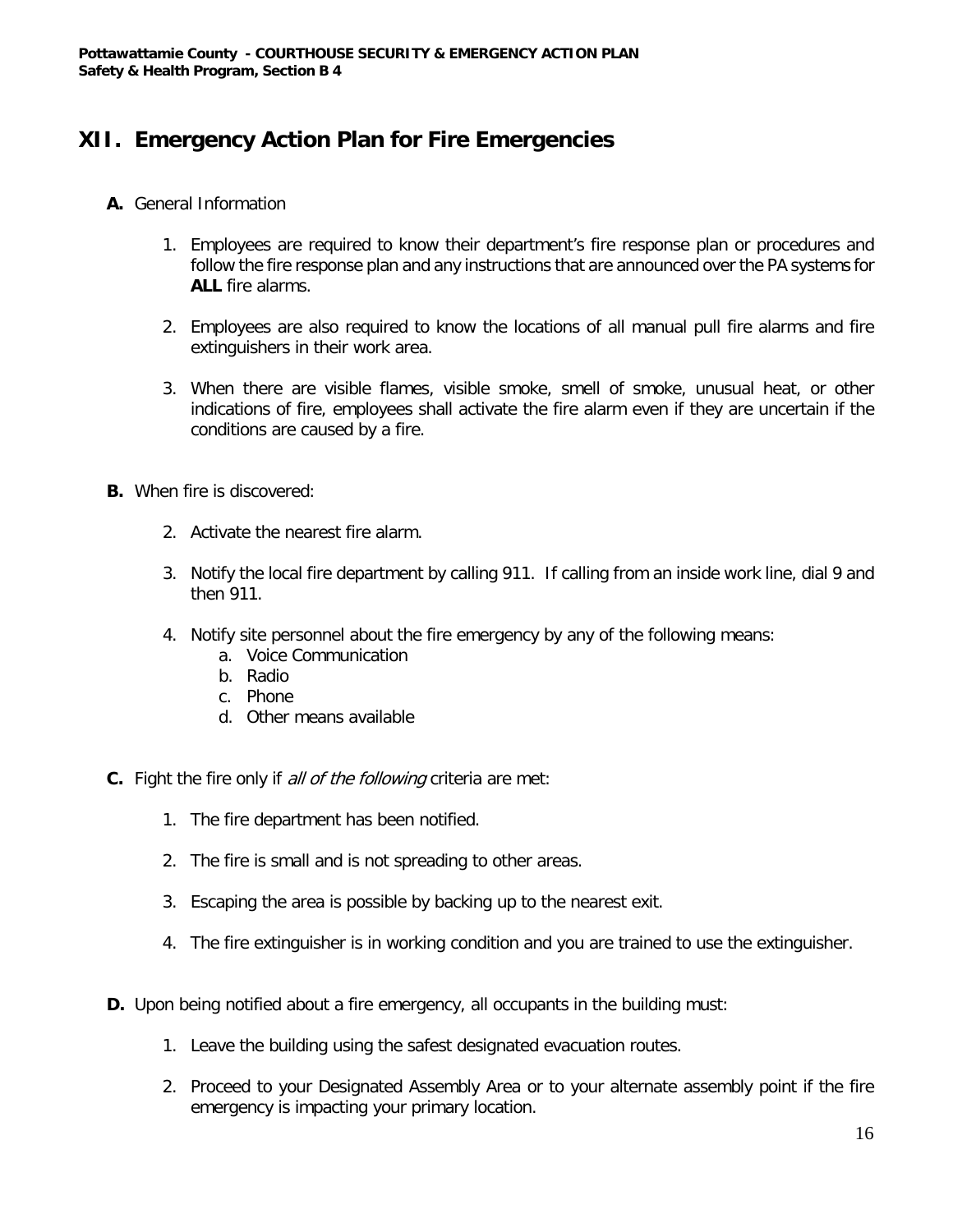- 3. Keep streets, fire lanes, hydrants and walkways clear for emergency vehicles and crews.
- 4. A Command Post may be set up near the emergency site. Keep clear of the Command Post unless you have official business.
- 5. Remain at assembly point until Emergency Operations Team or competent authority announces that it is safe to re-enter.
- 6. **HEADCOUNTS** During an actual emergency resulting in a building evacuation, HEADCOUNTS are to be performed at the assembly point(s). Employees are required to stay at the assembly point until an accurate HEADCOUNT has been taken.
- **E.** The following tasks will be carried out by the Emergency Operations Team:
	- 1. Disconnect utilities and equipment unless doing so jeopardizes safety.
	- 2. Coordinate an orderly evacuation of personnel.
	- 3. Perform an accurate head count of personnel at the designated area along with the Work area monitor.
	- 4. Determine a method to locate missing personnel.
	- 5. Provide fire personnel with the necessary information about the facility and headcount information.
	- 6. Perform an assessment and coordinate emergency closing procedures.
	- 7. After the emergency has passed, provide the all clear for employees to re-enter the building.
- **F.** Work area monitors are required to:
	- 1. Assure that all employees have evacuated the work area and take a head count at the designated reporting area to ensure that employees are accounted for. The Work Area Monitor shall report employees not accounted for to the Emergency Operations Team.
	- 2. Report any problems to the Emergency Operations Team at the assembly area.
	- 3. Ensure that no one re-enters the buildings until the all clear has been given by the Emergency Operations Team or other competent authority.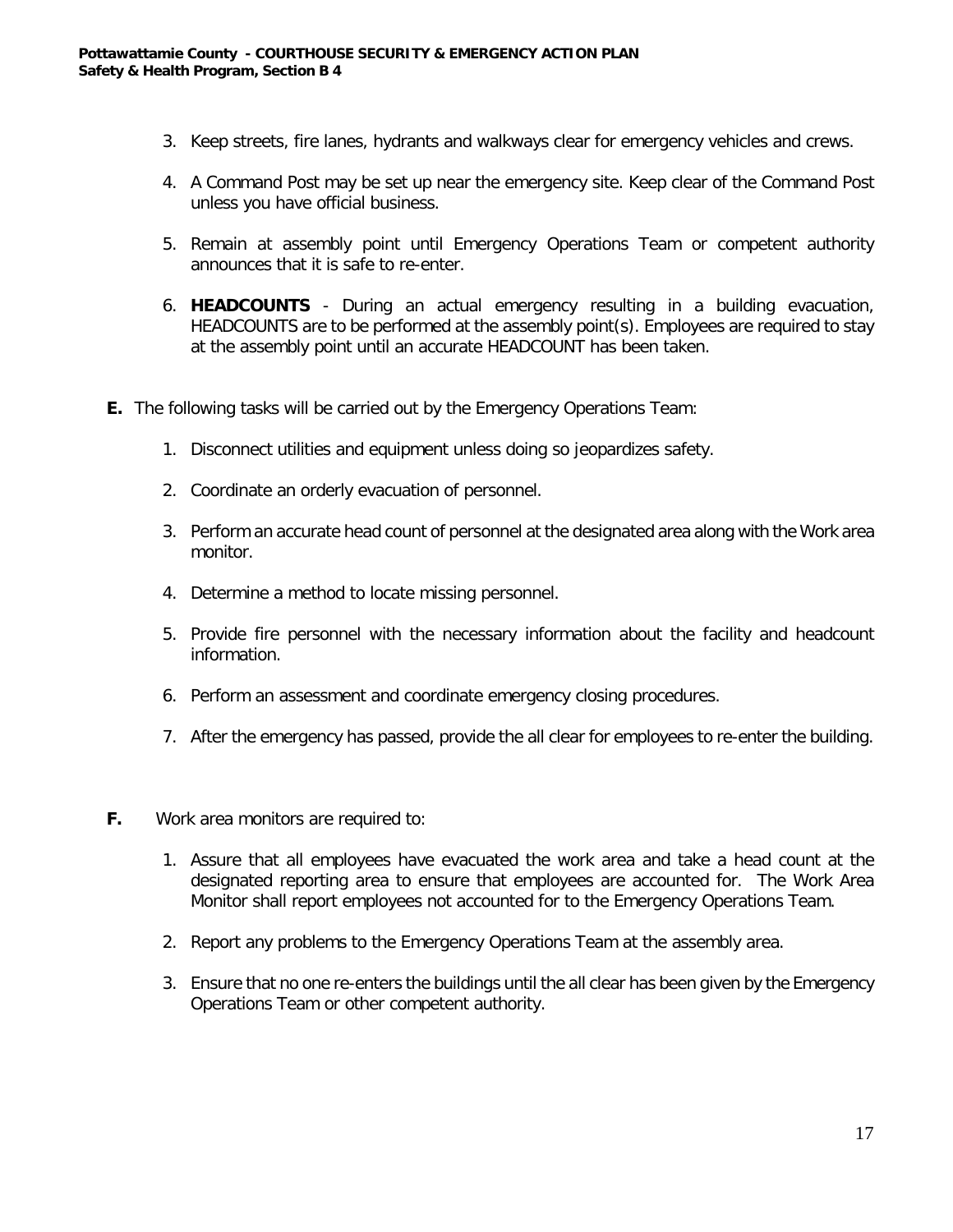- **G.** Employees in Need of Assistance:
	- 1. The Department Head shall designate an employee(s) to assist those employees that may need assistance in emergency evacuations.
	- 2. The Department Head shall notify the Emergency Operations Team if evacuation procedures need to be modified to accommodate employee's with special needs.

# **XIII. Emergency Action Plan for Suspicious Package or Mail**

- **A.** Public awareness of mail bombs or mail that contains anthrax has increased at all levels, including in mailrooms and offices. The most important thing to remember when finding a suspicious package or letter is not to touch the item. Employees should clear the area immediately and call 911.
- **B.** To apply proper safety procedures, it is important to know the type of mail normally received and look for the following:
	- 1. Mail bombs come in letters, books, and packages of various sizes, shapes, and colors
	- 2. Letter texture may feel ridged, look uneven or lopsided, or feel bulkier than normal for mail.
	- 3. Excessive amounts of postage may be present—often far more than needed
	- 4. The sender is unknown or there is no return address
	- 5. Handwritten notes appear, such as, "rush," "personal," or "private"
	- 6. The addressee normally does not receive mail at the office
	- 7. Cut or pasted homemade labels are used for lettering
	- 8. The letter or package may emit an odor, have a powder substance, oily stains, or appear to have been disassembled and re-glued
	- 9. Distorted or foreign writing is present
	- 10. Resistance or even pressure is felt when trying to remove contents from the package
	- 11. Several combinations of tape are used to secure the package
	- 12. Contents of the parcel may slosh or sound like liquid; some packages may emit noises, such as ticking
	- 13. The package or letter shows a city or state in the postmark that does not match the return address
	- 14. The package or letter is marked Foreign Mail, Air Mail and Special Delivery
	- 15. The package has protruding wires or aluminum foil
	- 16. The package or letter has incorrect titles, or a title but no name
	- 17. Misspellings of common words are present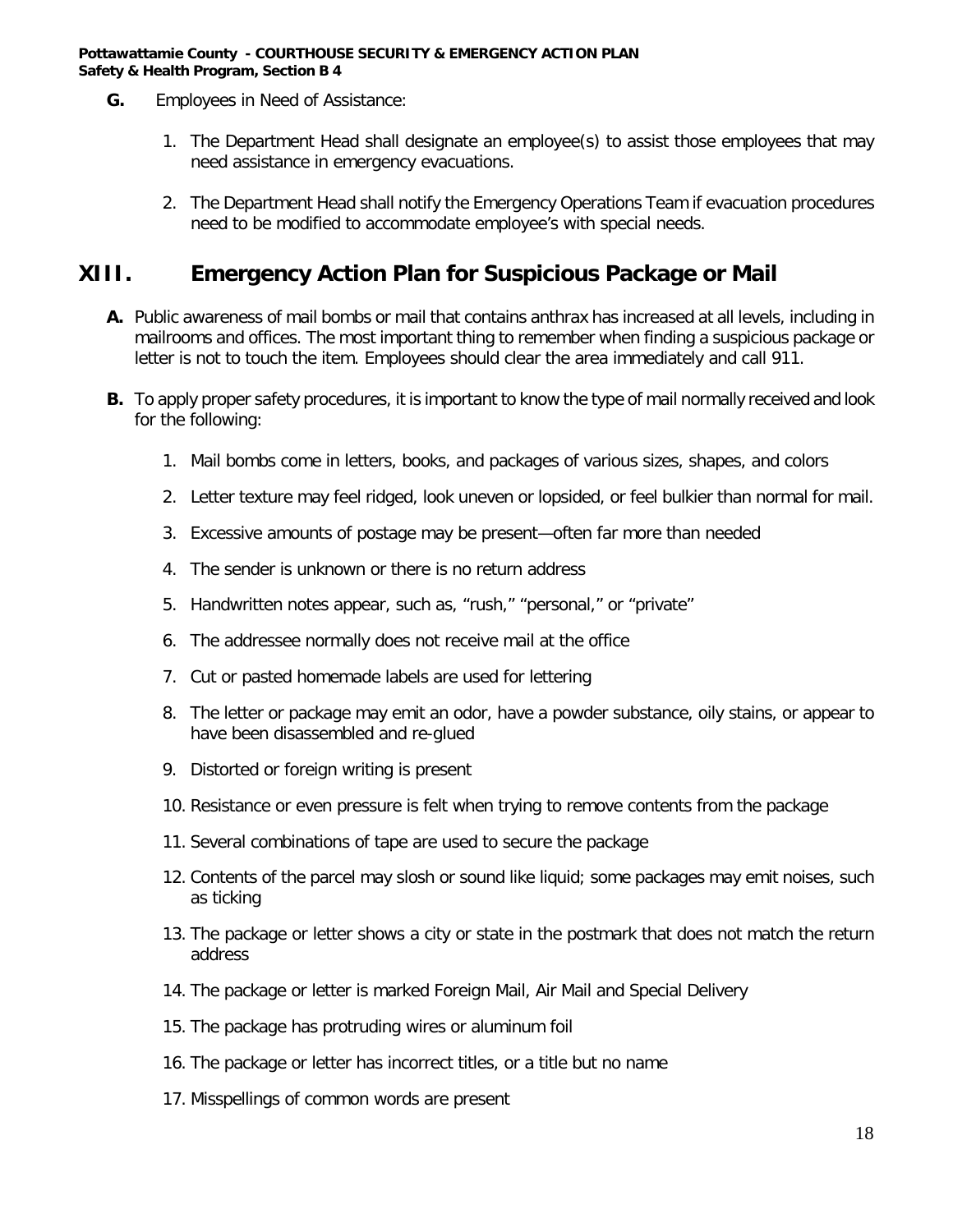- **C.** In addition to physical characteristics, consideration should also be given to the listed factors to help determine the likelihood of a threat:
	- 1. Is there a common sense explanation to the letter or package?
	- 2. Have all reasonable explanations been exhausted?
	- 3. If you are unable to relieve suspicions, call the non-emergency law enforcement line at 712- 328-5737 or **911** for emergency situations.

### **D. Finding a Suspicious Package**

If you find a suspicious package,

- 1. Do not touch it.
- 2. Notify 911 immediately, and provide location of suspicious package.
- 3. Provide any information to 911 about people in the immediate area, or suspicious people observed in the area of suspicious package.
- 4. Write down any information that may be helpful to law enforcement.
- 5. Follow any and all directions provided by law enforcement and/or the Emergency Operations Team.
- 6. If evacuation is ordered, assemble at your departments designated assembly area unless directed otherwise by law enforcement and/or the Emergency Operations Team.

### **E. Handling a Suspicious Package or Letter that comes in the Mail**

- 1. If the suspicious letter or package is unopened:
	- a. Do not open the package. Do not shake or empty the contents of any suspicious envelope or package. Immediately report the incident to law enforcement – call 911.
	- b. Have everyone vacate the immediate area and close any door, or section off the area, to prevent others from entering.
	- c. Wash your hands with soap and water to prevent spreading any powder or other chemicals to your face.
	- d. List all individuals who handled, or were within close proximity to, the suspicious letter or package.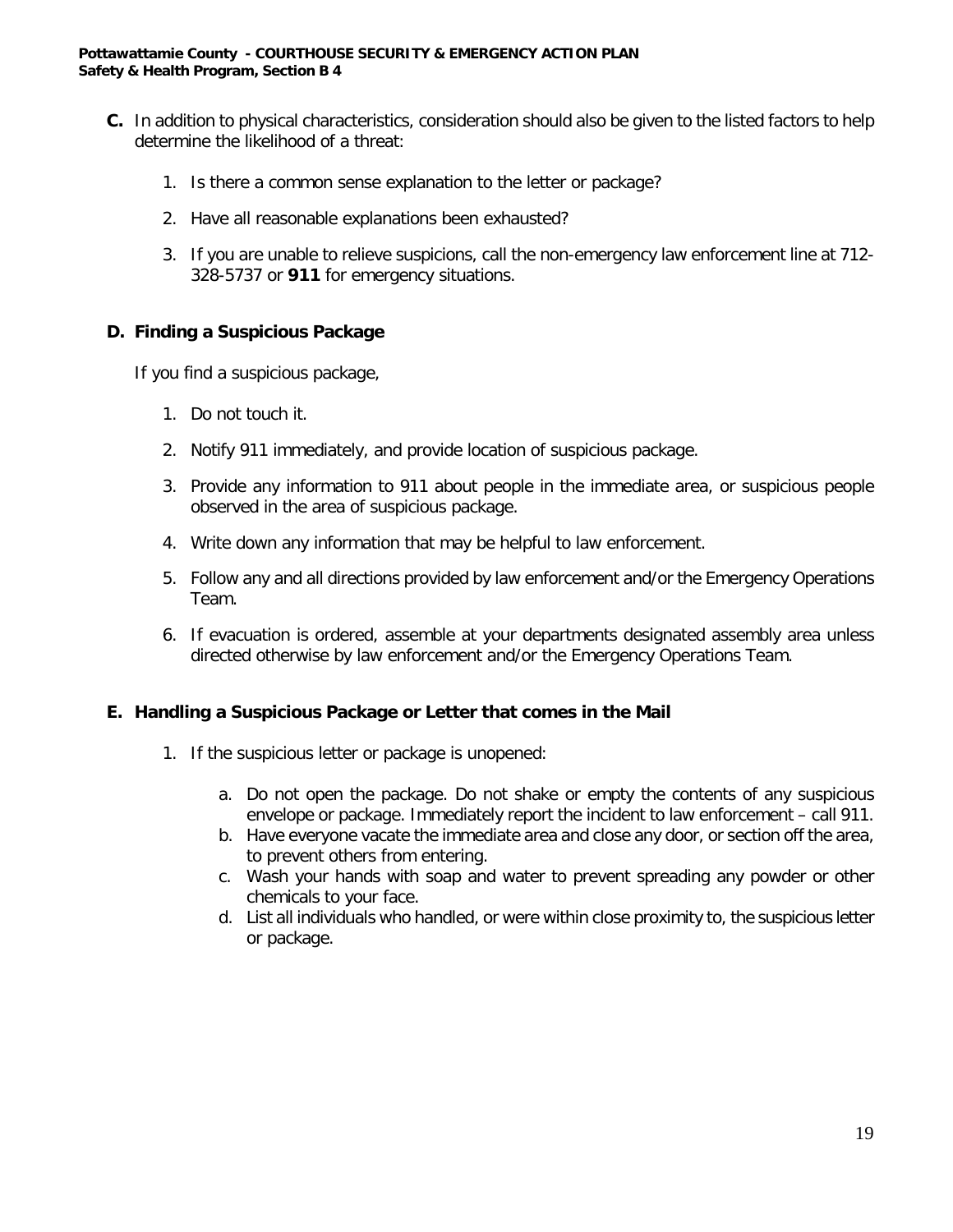- 2. If the suspicious letter or package is opened:
	- a. **Do not panic**. Immediately report the incident to law enforcement via **911**. Follow any instructions given to you by the 911 Operator.
	- b. If there is a substance associated with the letter or package, do not try to clean up the substance. Cover the spilled contents immediately with anything (e.g., clothing, paper, trash can), and do not remove this cover.
	- c. Have everyone vacate the room and close any door, or section off the area, to prevent others from entering.
	- d. Wash your hands with soap and water to prevent spreading any of the substance to your face.
	- e. Remove heavily contaminated clothing as soon as possible, and place in a plastic bag or some other container that can be sealed. This clothing bag should be given to the emergency responders for proper handling.
	- f. Shower with soap and water as soon as possible. Do not use bleach or other disinfectants on your skin.
	- g. List all individuals who handled, or were within close proximity to, the suspicious letter or package, especially those who had actual contact with the substance.

# **XIV. Emergency Action Plan for Bomb Threats**

# **A. General Information**

- 1. A bomb is any device capable of producing damage to material, and injury or death to personnel, when detonated. A bomb may be:
	- Incendiary causing fire-producing heat and little explosion;
	- Explosive causing damage by fragmentation, heat, and blast wave; or
	- Dirty causing a release of radiological material.
- 2. Homemade bombs are commonly referred to as improvised explosive devices (IED) and can vary in size, shape, and material. Homemade car bombs are commonly referred to as vehicleborn improvised explosive devices (VBIED) and occur when IEDs are placed inside a vehicle. Both terms are utilized throughout this plan to replace the term "bomb" when appropriate.
- 3. In most cases, bomb threats are designed to disrupt the normal business operations and do not present an actual danger. All bomb threats must be taken seriously however. Law Enforcement and the Emergency Operations Team will determine the appropriate course of action. Evacuation is not always recommended or required.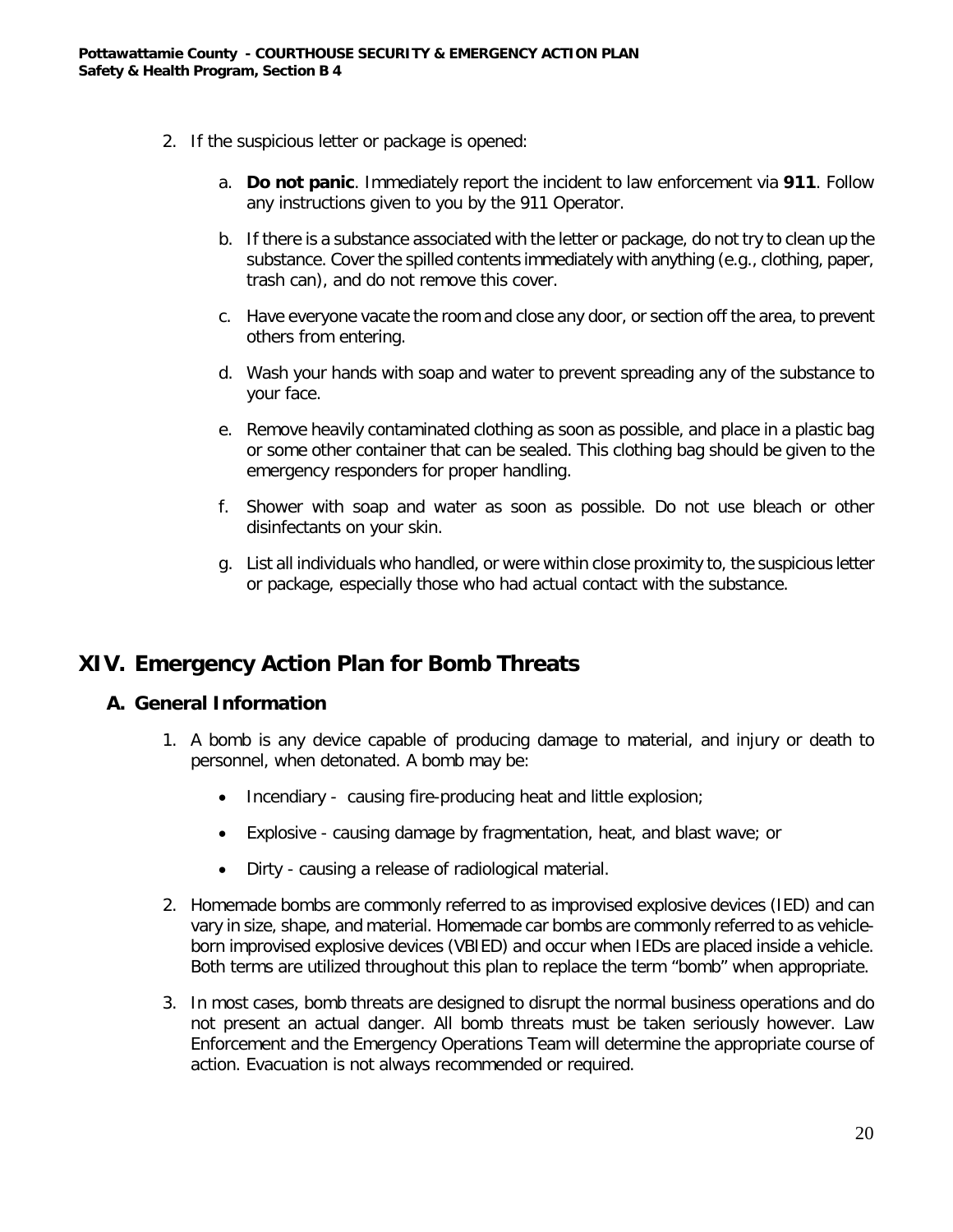- 4. A bomb threat may be received in a number of ways. A threat may be received by telephone, written message, e-mail, face-to-face interaction, social media, or suspicious package left in the open or through delivery by mail or messenger, the first being the most frequently used method.
- 5. When receiving a threat, pay careful attention to any pertinent details. The person making a warning or threatening call could reveal enough information about himself or herself so that the recipient could later identify them.
- 6. Employees receiving a bomb threat are required to report the threat to law enforcement and are required to cooperate with law enforcement during the investigation process.
- 7. For emailed messages, print, photograph, or copy the message and subject line; note the date and time

# **B. Bomb Threat Received Over the Phone**

- 1. **Remain calm and DO NOT HANG UP**
- 2. If possible, signal other staff members to listen and notify Department Head or other competent authority.
- 3. If the phone has a display, copy the number and/or letters on the window display.
- 4. Write down the exact wording of the threat.
- 5. Keep the caller on the line for as long as possible and use the Bomb Threat Checklist to gather as much information as you can.
- 6. Record the phone call, if possible.
- 7. Fill out the Bomb Threat Checklist immediately, if you have not already done so.
- 8. Call 911 to report the Bomb Threat.
- 9. Be available for interviews with law enforcement and the building's Emergency Response Team.

# **C. Bomb Threats Received Verbally (Face to Face)**

- 1. Project calmness; move and speak slowly, quietly and confidently.
- 2. If the perpetrator leaves, note which direction they went.
- 3. Call 911 as soon as you can safely do so.
- 4. Notify your Department Head or supervisor.
- 5. Write down the threat exactly as it was communicated.

Note the description of the person who made the threat:

a. Name (if known)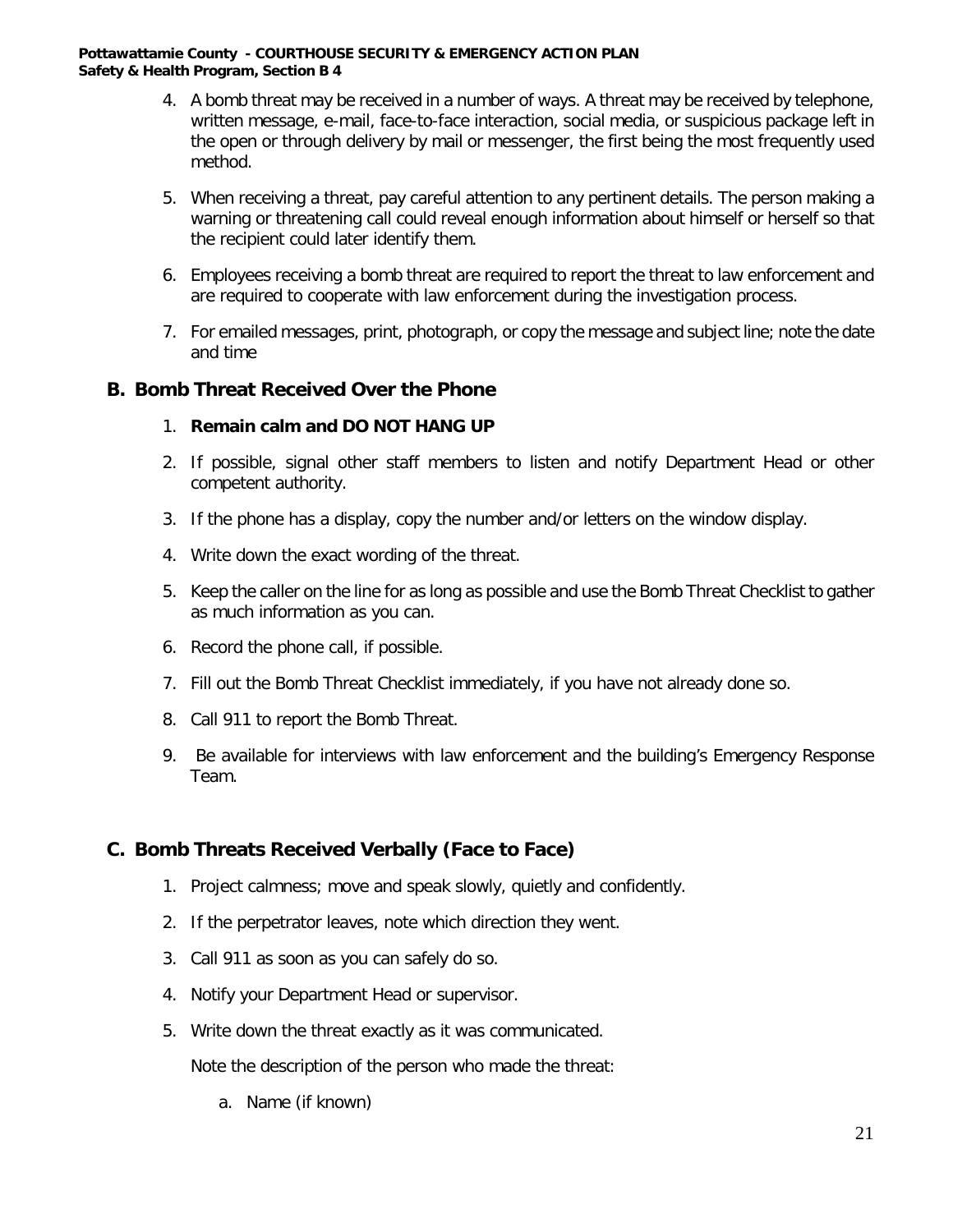- b. Race
- c. Gender
- d. Type/color of clothing
- e. Body size (height/weight)
- f. Hair and eye color
- g. Distinguishing features
- h. Voice (loud, deep, accent, lisp, etc.)

## **D. Bomb Threats Received in Writing**

- 1. If you are handed a written bomb threat (or any type of threat), note the description of the person and which direction they went.
- 2. If you find a written bomb threat, note the exact location where you found the threat and if small or removable, place in a bag or envelop. If it is large and stationary, secure the location.
- 3. If you receive a bomb threat through the email system, leave the message open on the computer and do not leave the computer unattended. Leave message open until Law Enforcement arrives. (DO NOT OPEN ANY ATTACHMENTS)
- 4. The following guidelines should be followed when receiving written bomb threats.
	- a. Handle the document as little as possible.
	- b. Call law enforcement (911).
	- c. Notify the Department Head or supervisor.
	- d. Rewrite (do not make a copy) the threat exactly as is on another sheet of paper and note the following:
		- i. Date/time/location document was found
		- ii. Any situations or conditions surrounding the discovery/ delivery
		- iii. Full names of any personnel who saw the threat
		- iv. Secure the original threat; **DO NOT** alter the item in any way
			- If small/removable, place in a bag or envelope
			- **If large/stationary, secure the location**

### **E. Bomb Threats—Suspicious Package**

If you find a suspicious package,

1. Don't touch it.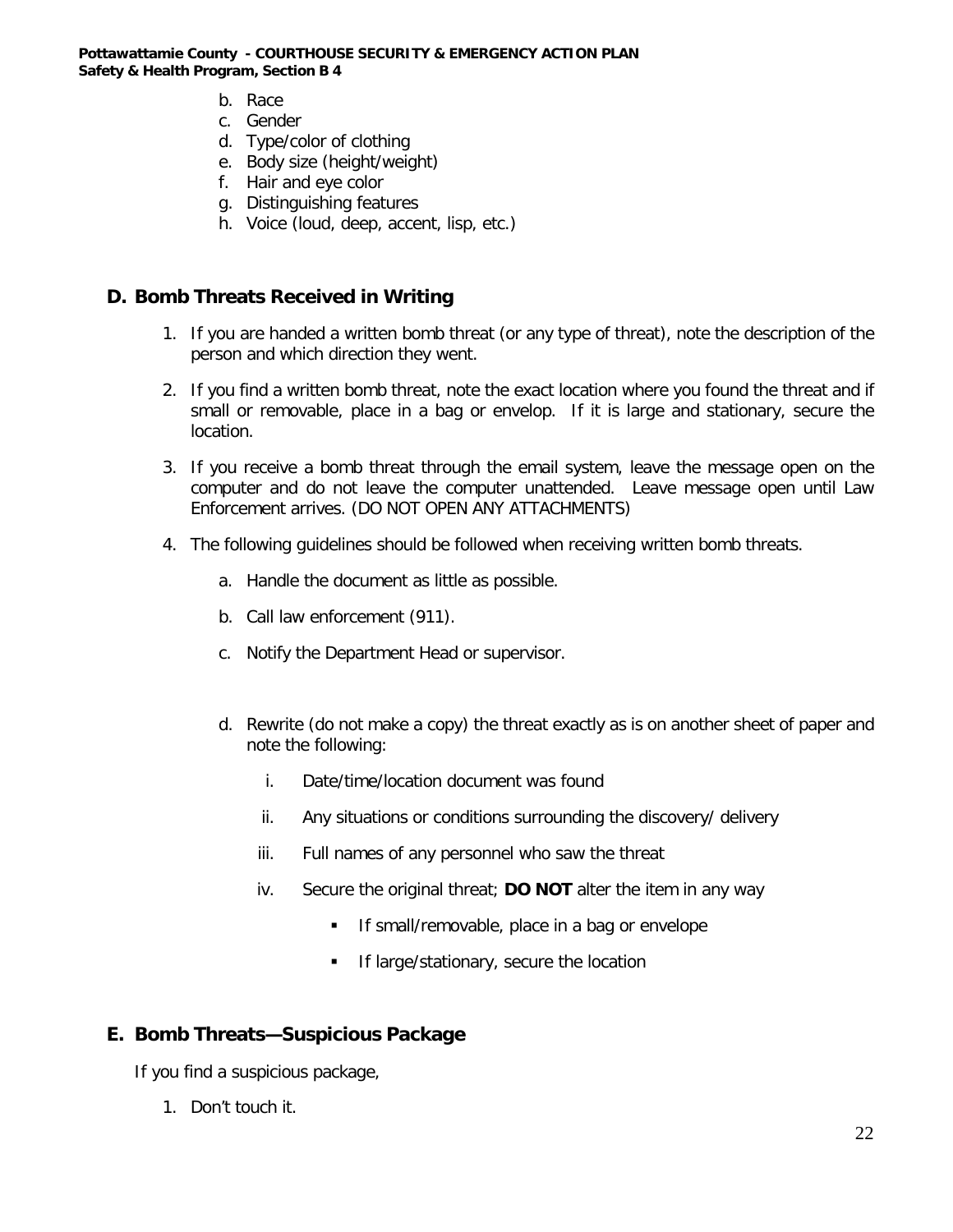- 2. Notify 911 immediately, and provide location of suspicious package.
- 3. Provide any information to 911 about people in the immediate area, or suspicious people observed in the area of suspicious package.
- 4. Write down any information that may be helpful to law enforcement.
- 5. Follow any and all directions provided by law enforcement and/or the Emergency Operations Team.
- 6. If evacuation is ordered, assemble at your departments designated area unless directed otherwise by law enforcement and/or the Emergency Operations Team.

### **F. Bomb Threats Received through Social Media**

Due to the overwhelming use of social media, bomb threats may be made by utilizing social media applications such as Facebook or Twitter. If you see a threat made to the County Courthouse or any County facility through social media, you are required to report that threat:

- 1. Report it to Law Enforcement via **911**.
- 2. Note the name of the person making the threat and the application they used to make it.
- 3. Record the exact wording of the threat as it was posted.
- 4. Take a screen shot of the message if possible to provide to law enforcement.

#### **G.** The following **Should Not** be Done When Receiving a Bomb Threat

Any one of the following events could trigger an explosive device:

- 1. **DO NOT** handle any bomb, or suspected bomb, or suspicious packages.
- 2. **DO NOT** allow anyone access to, or near, the proximity of the bomb.
- 3. **DO NOT** move the bomb or enclose it to minimize effects of an explosion.
- 4. **DO NOT** use cellular telephones.
- 5. **DO NOT** pull the fire alarms to evacuate any buildings, unless specifically directed to do so by emergency personnel. This may trigger the bomb.
- 6. If a bomb is inside a container, **DO NOT** open the container.

#### **H. Building Evacuations**

1. The building, upon receipt of threat, may need to be evacuated in a calm and orderly manner. Emergency personnel will facilitate an evacuation if necessary. **DO NOT EVACUATE UNLESS INSTRUCTED TO DO SO, EVACUATION MAY TRIGGER AN EXPLOSIVE DEVICE**.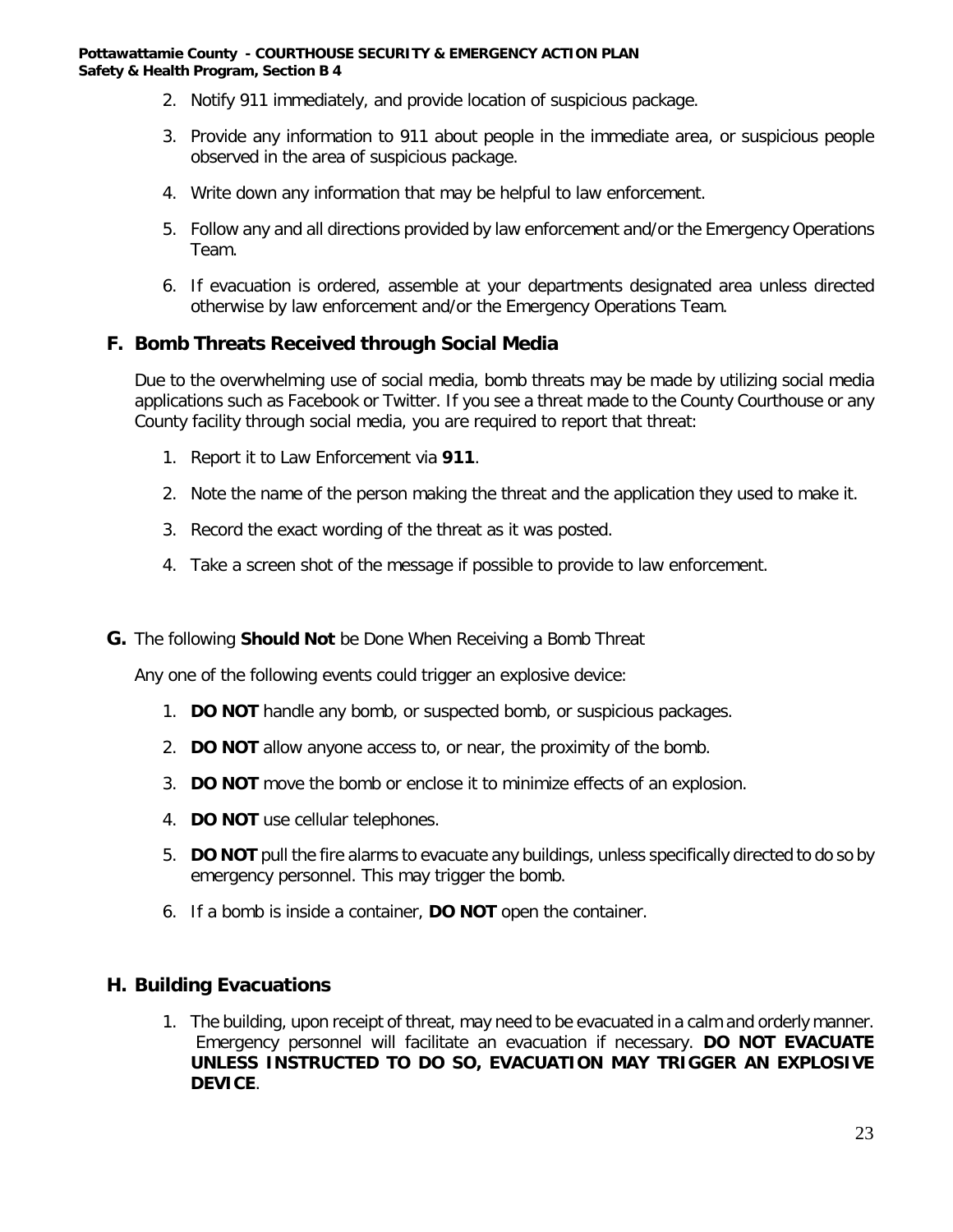- 2. Emergency personnel will notify individuals when reentry to the building can be made.
- 3. Follow any and all directions provided by law enforcement and/or the Emergency Operations Team.
- 4. If evacuation is ordered, assemble at your departments designated area unless directed otherwise by law enforcement and/or the Emergency Operations Team.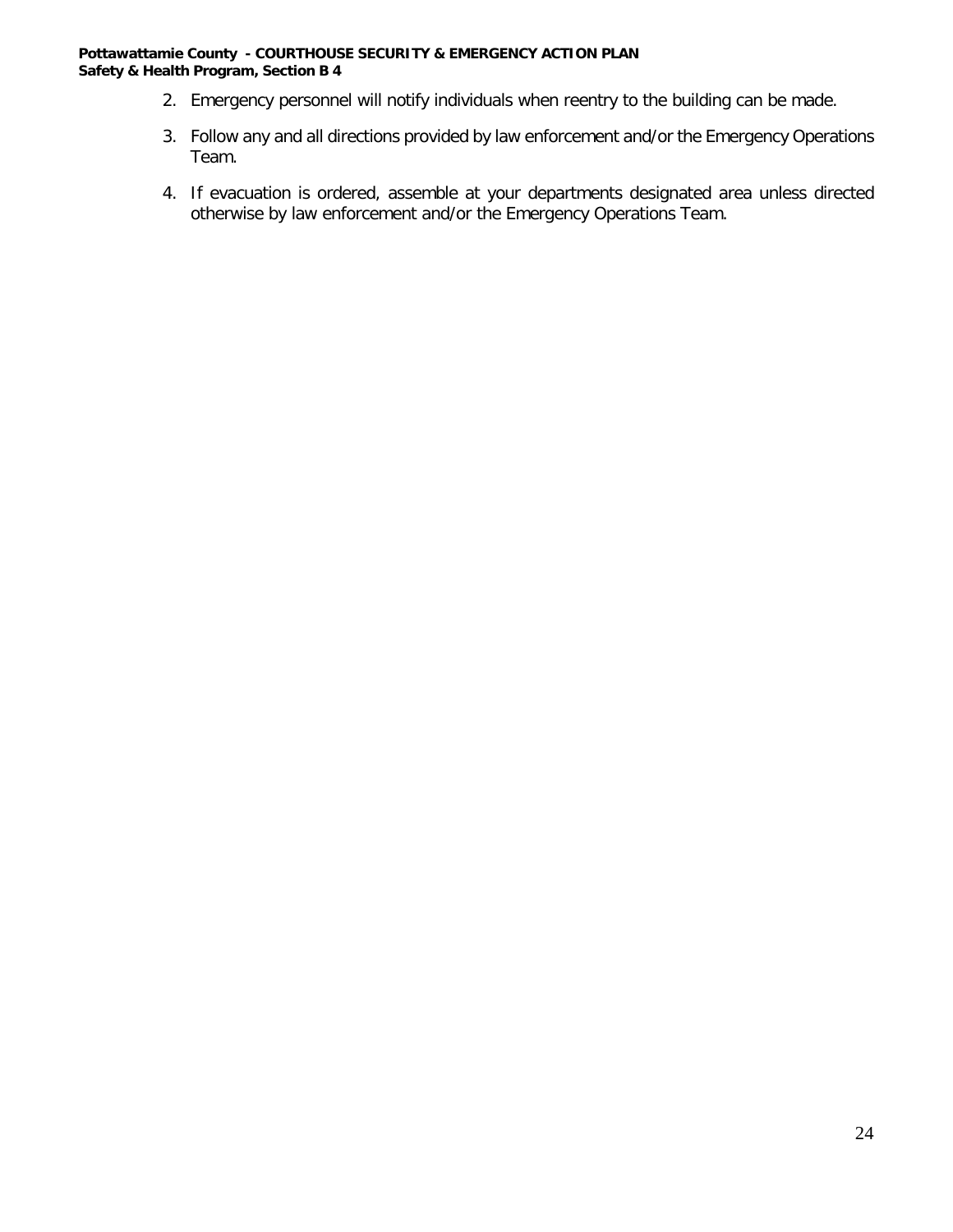# **Telephone Bomb Threat Checklist**

In the event of a telephone bomb threat, stay calm and be courteous. Listen, and do not interrupt the caller. As you listen, fill out this checklist as fully as possible with observations about the caller. To keep the caller talking, pretend that you are having difficulty hearing them. If the caller seems agreeable to further conversation, ask questions, such as those listed at the bottom of the form.

| Time:<br>Date:<br>Your name:                                    |           |                 |                  |                           |           |  |
|-----------------------------------------------------------------|-----------|-----------------|------------------|---------------------------|-----------|--|
| Caller's identity:                                              |           |                 |                  |                           |           |  |
| Male<br>Female<br>Sex:<br>Approximate age:                      |           |                 |                  |                           |           |  |
| Likely origin of call:<br>Long distance<br>Local<br>Cell phone  |           |                 |                  |                           |           |  |
| <b>Voice characteristics:</b>                                   |           | Speech:         |                  | Language characteristics: |           |  |
| Loud                                                            | Soft      | Fast            | Slow             | Excellent                 | Good      |  |
| High-pitched                                                    | Deep      | <b>Distinct</b> | <b>Distorted</b> | Fair                      | Poor      |  |
| Raspy                                                           | Pleasant  | <b>Stutters</b> | Nasal            | Foul                      | Other:    |  |
| Intoxicated                                                     | Other     | Slurred         | Other:           |                           |           |  |
| <b>Accent:</b>                                                  |           | Manner:         |                  | <b>Background noises:</b> |           |  |
| Local                                                           | Not local | Calm            | Angry            | Factory                   | Animals   |  |
| Foreign                                                         | Region:   | Rational        | Irrational       | Machine<br>TV             | Quiet     |  |
|                                                                 |           | Coherent        | In-coheret       | Music                     | Voices    |  |
|                                                                 |           | Deliberate      | Emotional        | Office                    | Airplanes |  |
|                                                                 |           | Righteous       | Laughing         | <b>Street</b>             | Party     |  |
|                                                                 |           |                 |                  | Traffic                   | Other:    |  |
|                                                                 |           |                 |                  | <b>Trains</b>             |           |  |
| <b>Questions to ask:</b>                                        |           |                 |                  |                           |           |  |
| When will it go off? Certain hour:<br>Time Remaining:           |           |                 |                  |                           |           |  |
| Where is it located? Building: ______________ Area: ___________ |           |                 |                  |                           |           |  |
|                                                                 |           |                 |                  |                           |           |  |
|                                                                 |           |                 |                  |                           |           |  |
|                                                                 |           |                 |                  |                           |           |  |

If the building is occupied, inform caller that detonation could cause injury or death.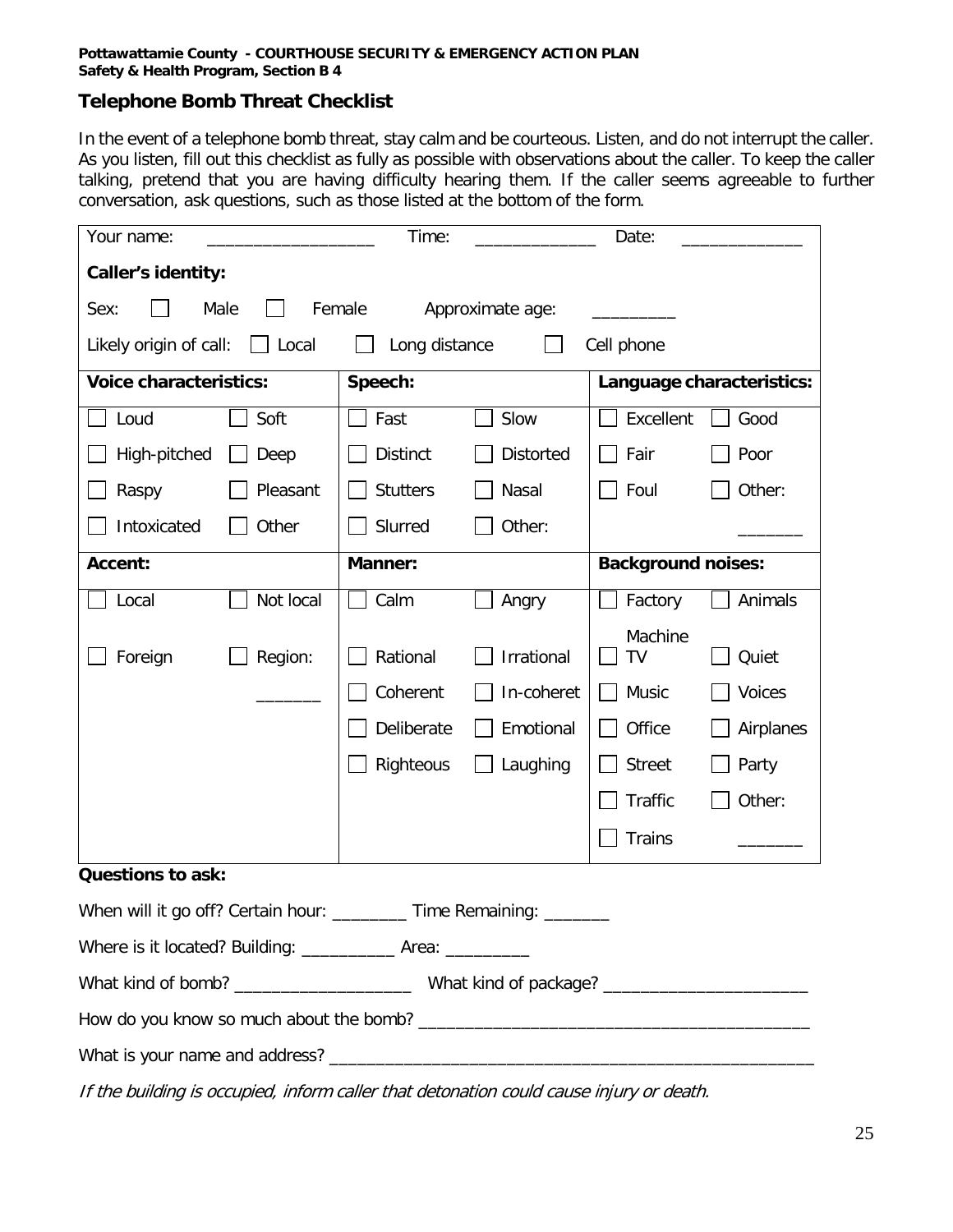# **XV. Emergency Action Plan for Active Shooter**

It is the policy of Pottawattamie County to provide an active shooter emergency response plan to alert employees that an active shooter appears to be actively engaged in killing or attempting to kill people at the workplace.

This policy is intended to provide guidance in the event an individual is actively shooting persons at the workplace. When faced with an active shooter situation, there is not one right decision as every situation is different. Employees are to make decisions that are in their best interest given the situation at hand.

# **A. General Information:**

An **active shooter** is defined as a person or persons who appear to be actively engaged in killing or attempting to kill people. In most cases active shooters use a firearm(s) and display no pattern or method for selection of their victims.

In some cases active shooters use other weapons and/or improvised explosive devices to cause additional victims and act as an impediment to law enforcement and emergency responders. These improvised explosive devices may detonate immediately, have delayed detonation fuses, or detonate on contact.

# **B. Active Shooter Procedures:**

The procedures outlined below are intended to provide you with knowledge and information if an active shooter situation exists. When faced with an active shooter situation, there is not one right decision as every situation is different. Employees are to make decisions that are in their best interest given the situation at hand.

- 1. The first employee to identify an active shooter situation should **as soon as safely possible,** notify the 911 Communications Center of an active shooter on the Courthouse Campus and provide location, number of suspect(s), physical description, suspect's direction of travel and type of weapon(s).
- 2. 911 Communications Center will utilize the public address system to notify the Courthouse Campus of an Active Shooter.

# **C. Potential Responses to an Active Shooter:**

In response to an active shooter event, there are three potential courses of action:

- Run
- Hide
- Fight

The following guidelines identify these courses of action. Employees are to make decisions that are in their best interest given the situation at hand.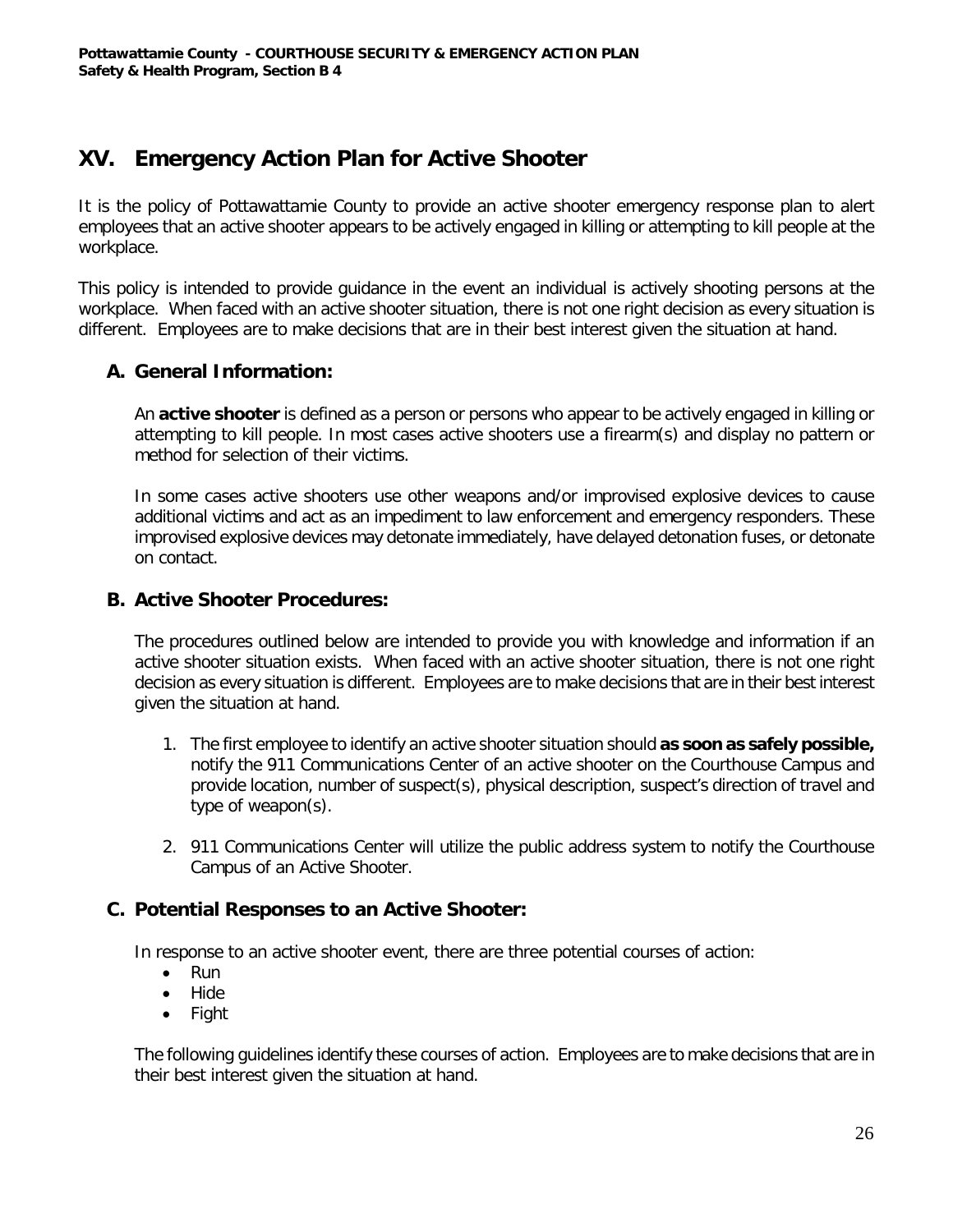#### **1. Run**

If there is an accessible escape path, attempt to evacuate the premises. Be sure to:

- a. Have an escape route and plan in mind
- b. Evacuate regardless of whether others agree to follow
- c. Leave your belongings behind
- d. Help others escape, if possible
- e. Prevent individuals from entering an area where the active shooter may be
- f. Keep your hands visible for law enforcement
- g. Follow the instructions of any law enforcement officer
- h. Do not attempt to move wounded people
- i. Call 911 when you are safe

### **2. HIDE**

If evacuation is not possible, find a place to hide where the active shooter is less likely to find you with these recommendations.

- a. The hiding place should:
	- i. Be inconspicuous
	- ii. Be out of the active shooter's view
	- iii. Provide protection if shots are fired in your direction (i.e. an office with a closed and locked door, a bathroom with closed and locked door, staying as low to the floor as possible and remaining quiet and motionless)
	- iv. Not trap you or restrict your options for movement
- b. To prevent an active shooter from entering the hiding place:
	- i. Lock the door between you and the active shooter.
	- ii. Blockade the door with heavy furniture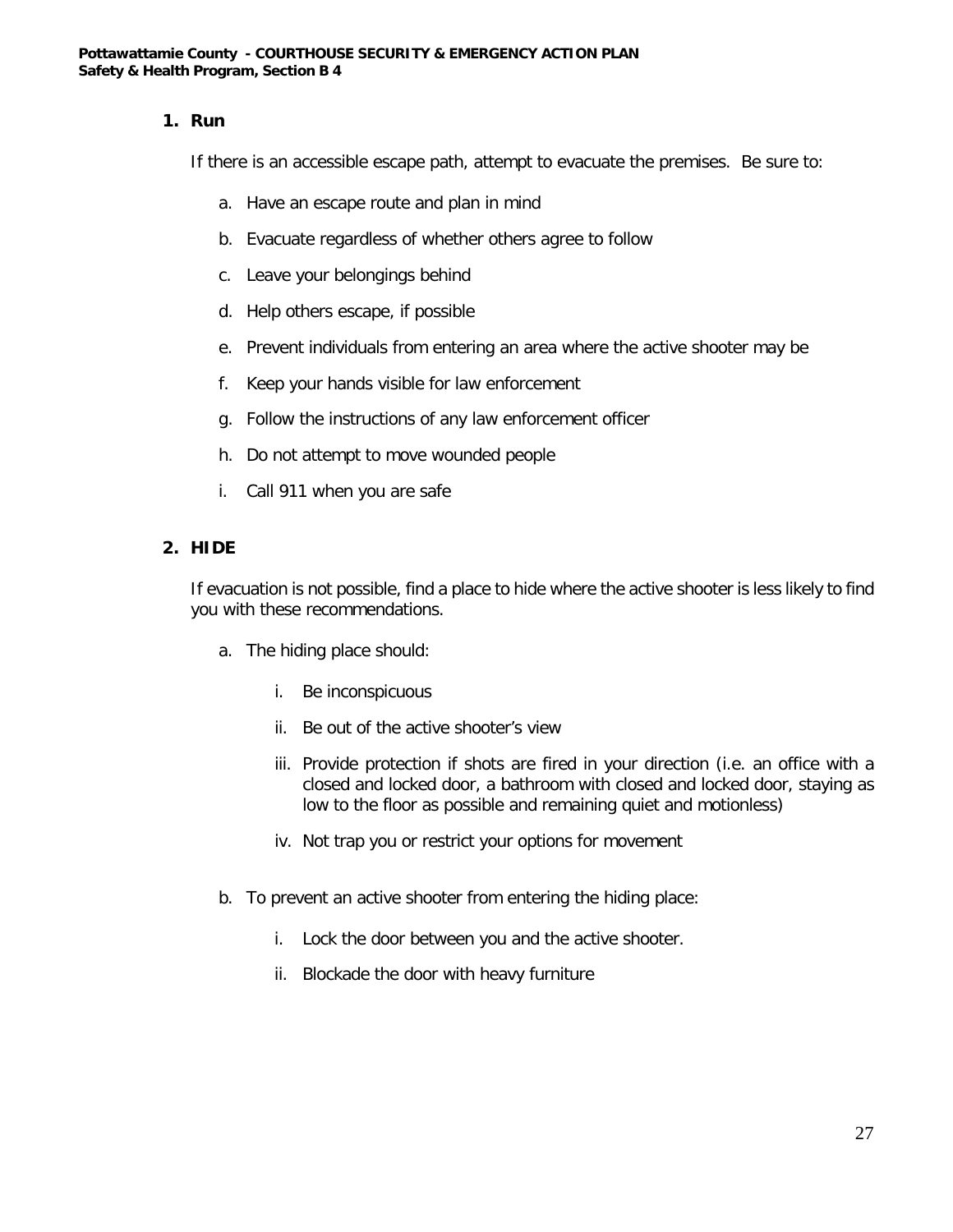- c. If the active shooter is nearby:
	- i. Lock the door between you and the active shooter.
	- ii. Silence your cell phone and/or pager
	- iii. Turn off any source of noise (i.e. radios, television)
	- iv. Hide behind large items (i.e. cabinets, desks)
	- v. Remain quiet and motionless
	- vi. Remain in hiding until law enforcement arrives and gives "all clear".

### **3. Fight**

- a. If it is not possible to safely evacuate or hide, consider self-defense, with these recommendations:
	- i. Remain calm
	- ii. Dial 911, if possible, to alert law enforcement to the active shooters location
	- iii. If you cannot speak, leave the line open and allow the 911 Operator to listen
- b. As a last resort, and only when your life is in imminent danger, attempt to disrupt and/or incapacitate the active shooter by.
	- i. Acting as aggressively as possible against him/her
	- ii. Throwing items and improvising weapons
	- iii. Yelling
	- iv. Commit yourself to defensive physical actions

### **D. Law Enforcement Response**

- 1. Law Enforcement's purpose is to stop the active shooter as soon as possible and to create a safe environment for medical assistance to be brought in to aid the injured. **The first officers to arrive at the scene will not stop to help injured persons.**
- 2. Expect rescue teams comprised of additional officers and emergency medical personnel to follow the initial officers. These rescue teams will treat and remove any injured persons. They may also call upon able-bodied individuals to assist in removing the wounded from the premises.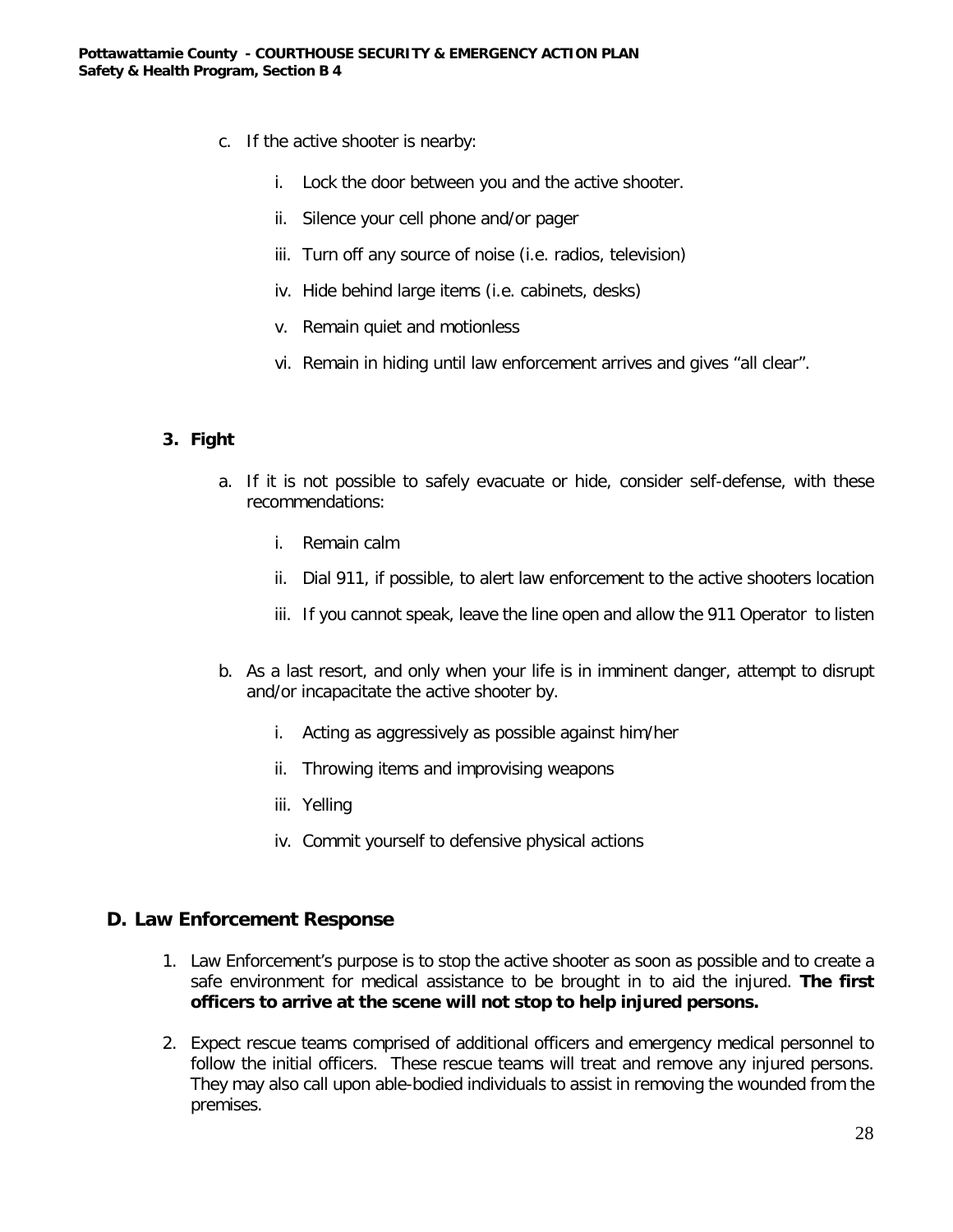- 3. When law enforcement arrives at your location they do not know if you are a threat or not:
	- a. Remain calm and follow the officers' instructions
	- b. Put down any items in your hands (i.e. bags, jackets)
	- c. Immediately raise hands and spread fingers
	- d. Keep hands visible at all times
	- e. Avoid making quick movements toward officers such as holding on to them for safety
	- f. Avoid pointing, screaming and/or yelling
	- g. Do not stop to ask officers for help or direction when evacuating, just proceed in the direction from which officers are entering the premises
	- h. Once safely outside of danger, proceed to Designated Assembly Area
	- i. Once you have reached a safe location or an assembly point, you will likely be held in that area by law enforcement until the situation is under control, and all witnesses have been identified and questioned. Do not leave until law enforcement authorities have instructed you to do so.
- 4. Information to provide to law enforcement or 911 operator:
	- a. Location of the active shooter
	- b. Number of shooters, if more than one
	- c. Physical description of shooter(s)
	- d. Number and type of weapons held by the shooter(s)
	- e. Number of potential victims at the location

# **E. Post Incident Action**

When law enforcement has determined that the active shooter emergency is under control, the 911 Communications Center will provide a public announcement that the emergency is over by using a prearranged code.

#### **1. Law enforcement Investigation:**

After law enforcement has secured the premises, the County will arrange to have designated management representatives assist law enforcement, if needed, during the investigation of the incident, including identifying witnesses and providing requested documents.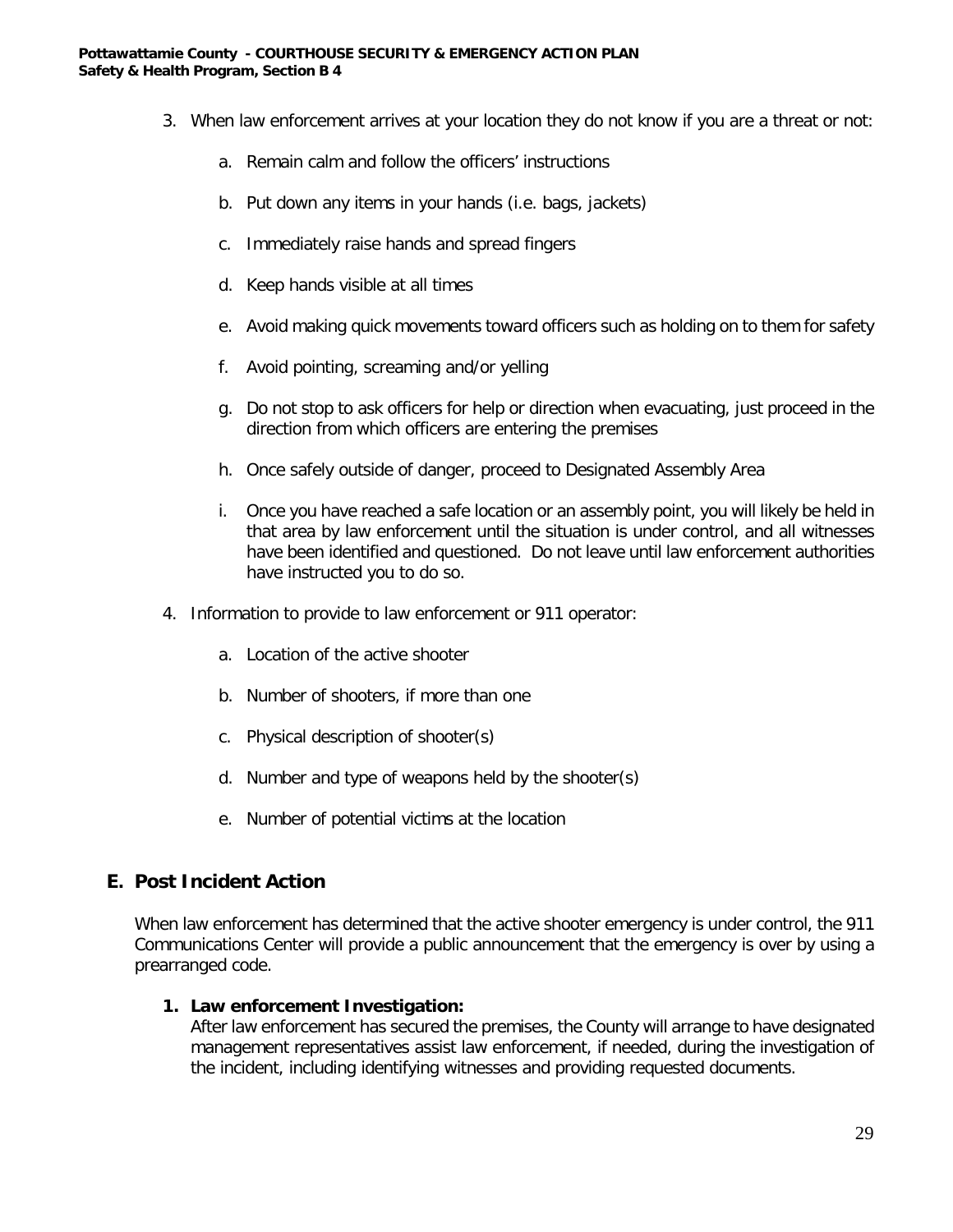All employees are required to cooperate with an active shooter investigation conducted by law enforcement or investigators appointed by the county.

### **2. Notification of Relatives:**

The County will designate management representatives to work with law enforcement to notify relatives of any injured employees in a timely fashion. Employees are encouraged to respect the privacy of their fellow co-workers. Notification of relatives is neither the responsibility nor the place of county employees. The County shall designate a gathering area for family members and will work with law enforcement to make notifications as the information becomes available.

#### **3. Media Response:**

The County will designate management representatives who will respond to any media requests for information. Such representatives will carefully consider the nature of any such requests in order to avoid disclosing information about any person that is confidential and protected by Federal and state privacy and medical information laws and regulations and interfering with any ongoing police or internal county investigation.

Employees are encouraged to respect the privacy of their fellow co-workers and to **refrain from posting sensitive information on social media or making statements to the media**. Posting confidential information is prohibited.

# **F. Training**

Active shooter training will be provided annually to County employees. New hires shall receive training when they onboard and then annually thereafter.

# **XVI. Hostage Situation**

- A. If you hear or witness a hostage situation:
	- 1. Remove yourself from any danger by leaving the immediate area
	- 2. Notify Police by CALLING 911
		- Be prepared to give Police the following information:
			- Location and office/room number of incident
			- Number of possible hostage takers
			- Physical description and names of hostage takers, if possible
			- Number of possible hostages
			- Any weapons the hostage takers may have
			- Your name
			- Your location and phone number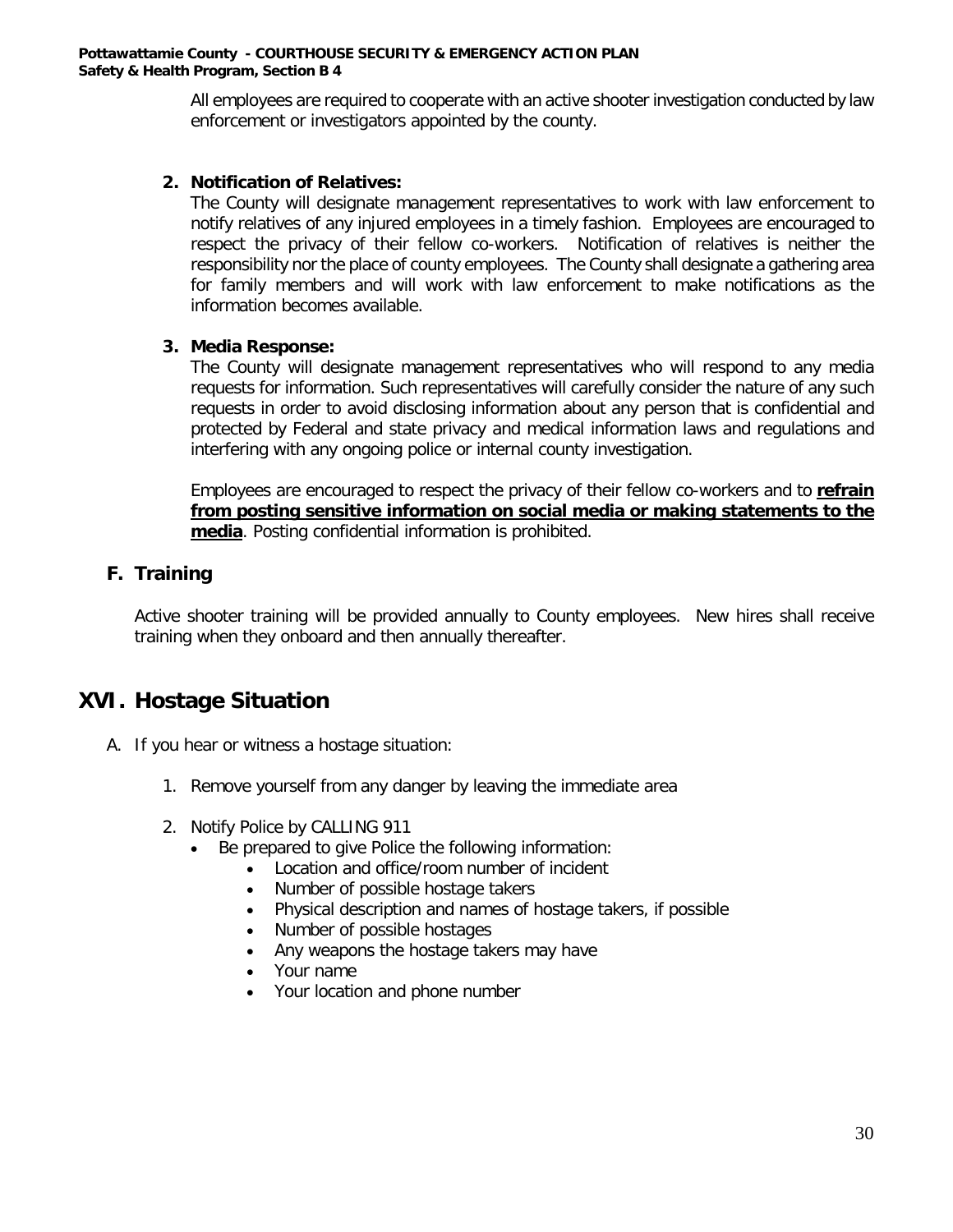- B. If you are taken hostage:
	- 1. Remain calm, be polite, and cooperate with your captors.
	- 2. DO NOT attempt escape unless there is an extremely good chance of survival. It is safer to be submissive and obey your captors.
	- 3. Speak normally. DO NOT complain, avoid being belligerent, and comply with all orders and instructions.
	- 4. DO NOT draw attention to yourself with sudden body movements, statements, comments, or hostile looks.
	- 5. Observe the captors and try to memorize their physical traits, voice patterns, clothing, or other details that can help provide a description later.
	- 6. Avoid getting into political or ideological discussions with your captors.
	- 7. Try to establish a relationship with your captors and get to know them. Captors are less likely to harm you if they respect you.
	- 8. If forced to present hostage taker demands to authorities, either in writing or on tape, state clearly that the demands are from your captors. Avoid making a plea on your own behalf.
	- 9. Try to stay low to the ground or behind cover from windows or doors, if possible.
- C. If you are in a rescue situation:
	- 1. DO NOT RUN. Drop to the floor and remain still. If that is not possible, cross your arms, bow your head, and stand still. Make no sudden moves that a tense rescuer may interpret as hostile or threatening.
	- 2. Wait for instructions and obey all instructions you are given.
	- 3. Do not be upset, resist, or argue if a rescuer isn't sure whether you are one of the hostage takers or an actual hostage.
	- 4. Even if you are handcuffed and searched, DO NOT resist. Just wait for the confusion to clear.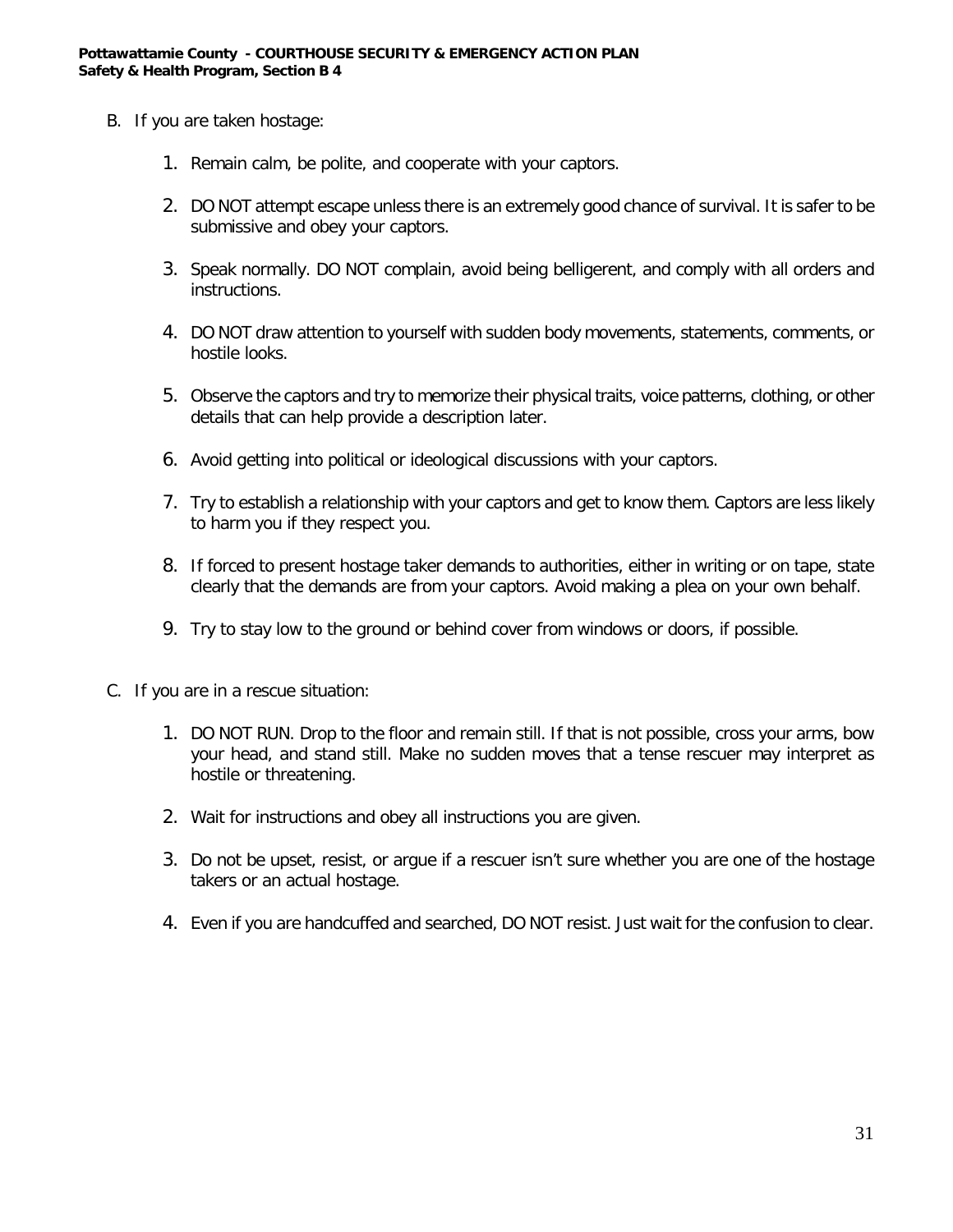# **XVII. Emergency Action Plan for Chemical Spills, Gas Leaks, and Unusual Odors**

# **A. Chemical Spills**

- **1. When a Non-Hazardous Small Chemical Spill occurs:**
	- a. Immediately notify Buildings & Grounds.
	- b. Secure the area with caution tape or cones to prevent other personnel from entering.
	- c. Review the general spill cleanup procedures identified on the chemical bottle or the safety data sheet (SDS) before attempting to clean up the spill.
	- d. Adhere to the spill procedures outlined on the chemical bottle or on the safety data sheet (SDS).
	- e. Small spills must be handled in a safe manner. Employees shall only be allowed to clean up the spill if they are familiar with the chemical and wearing the proper personal protective equipment (PPE).

### **2. When a Large Chemical Spill occurs or when a Hazardous Chemical Spill occurs that may cause harm to employees in the work area:**

- a. Immediately close off or secure the area (if able) and evacuate as needed to ensure the safety of site personnel for chemical spills that may cause harm to employees.
- b. Notify Buildings & Grounds and the Emergency Operations Team of the chemical spill, site location and any steps taken that were needed to ensure the safety of employees.

Notify 911 from a safe location for hazard chemical spills that are dangerous to life or health and give the location, type of incident, name of chemical spilled or description of odor (if unsure of the chemical) and estimate the volume of the chemical spilled. These types of incidents are rare.

- c. If there is no immediate harm to the employees, secure the area, and alert site personnel.
- d. If there is an immediate threat to life or health to building occupants, pull the fire alarm. Activating the fire alarm will evacuate the building occupants and will also notify the local fire department. Once the fire alarm has been activated, exit the building and proceed to designated assembly area. Only those employees trained and authorized shall be allowed to contain and clean a large chemical spill or one that may cause harm no matter the size of the spill.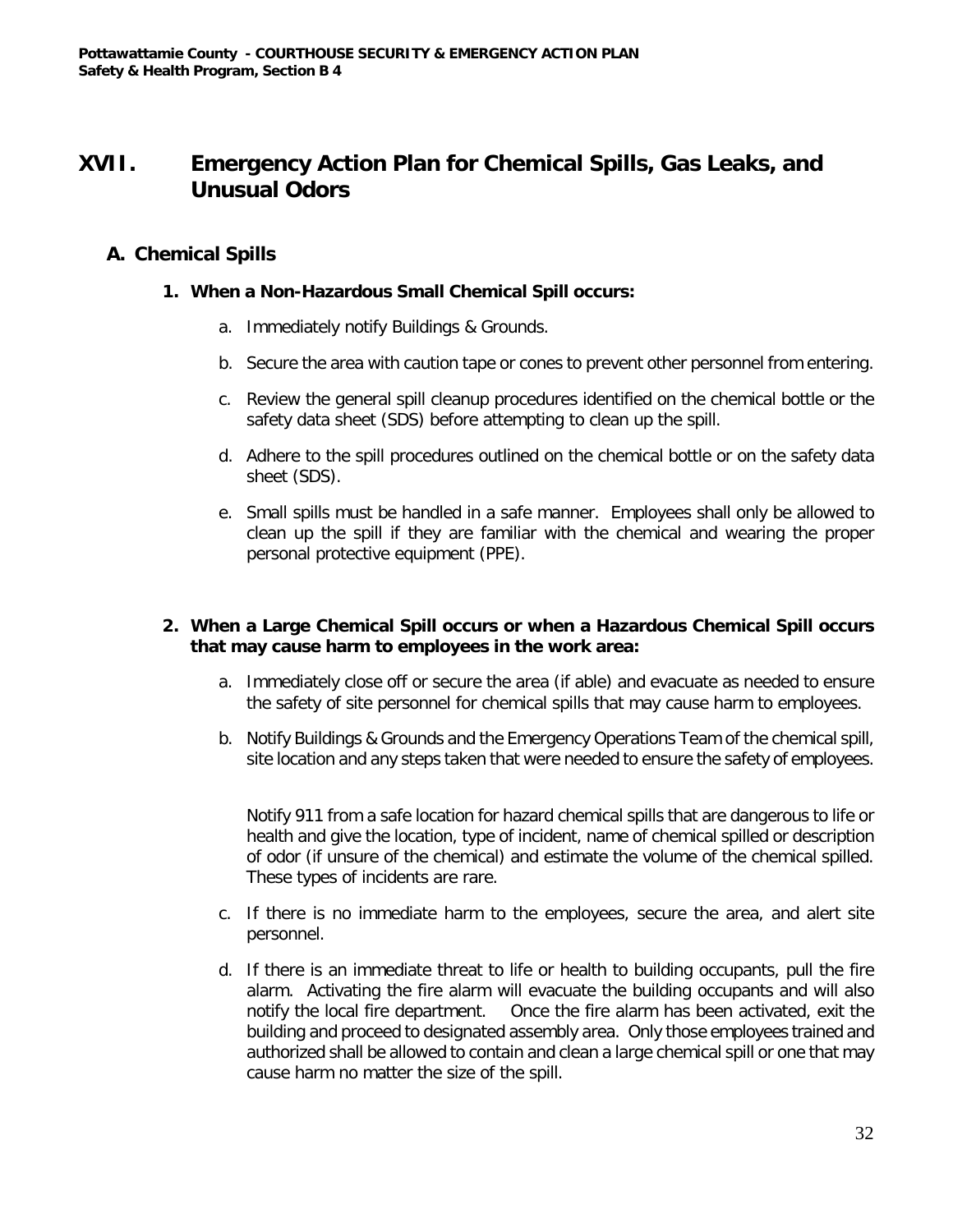- e. Employees are required to use appropriate personal protective equipment and the appropriate equipment required to cleaning spills (e.g., pads, booms, absorbent powder, and other similar items).
- f. The Emergency Operations Team may contact an outside vendor to clean up the spill or to assist as needed.
- g. Chemical Contamination:

Remove any contaminated clothing immediately and flush all areas of bodily contact with copious amounts of water. Ensure that medical assistance is obtained for those injured or exposed (safety shower, medical attention, etc.). Continue to rinse body contact areas with copious amounts of water for at least 15 minutes unless directed otherwise by appropriate emergency medical personnel (physician, nurse, paramedic or emergency medical technician).

h. Inhalation Hazard:

If you are unclear if the spill represents an inhalation hazard always treat it as an inhalation hazard and exit the site to a safe location.

### **B. Gas Leaks or Releases**

If a compressed gas cylinder or gas piping is leaking or is suspected of leaking or if there is any other known or suspected gas release, and if a person knowledgeable about the source determines that it is hazardous to them or to other building occupants, the following steps should be taken:

- 1. Immediately notify building occupants to evacuate the area using general evacuation procedures.
- 2. Contact 911 and be prepared to provide the following information such as location, room and floor number, specific chemical name of involved gas, source of gas.

### **C. Unusual or Abnormal Odors**

- 1. When reporting an unusual or abnormal odor, be prepared to provide the following information such as description of odor, time of detection and any abnormal conditions, activities, or materials at the time of detection (i.e. construction activities).
- 2. If the source associated with the odor is potentially hazardous to persons in the area (e.g. natural gas), contact 911. For other common or unknown odors, follow the specific procedures listed below: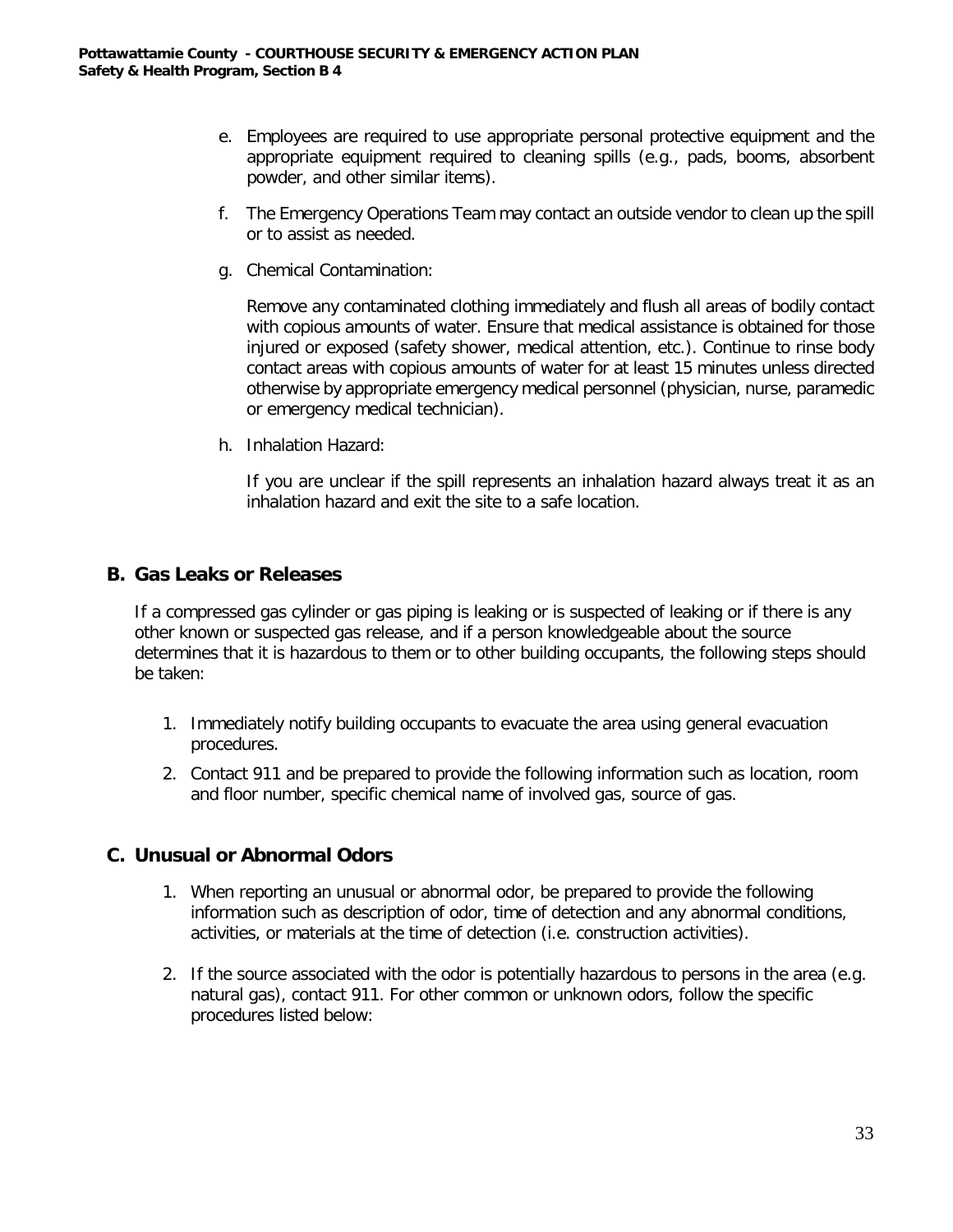- a. Natural gas smells Immediately leave the area and contact 911.
- b. Rotten egg or sewer smells These odors typically occur when a drain trap dries out. If the odor is moderate, run water down nearby sinks and check to see if the odor dissipates. If the odor is strong or persists after refilling drains traps, the employee should contact Buildings and Grounds to report the odor.
- c. Fishy or musty smells These odors often result from leaks in the steam system. The employee should contact Buildings and Grounds to report the odor.
- d. Exhaust or diesel smells These odors typically enter a building through air intakes when motor vehicles or construction equipment are left idling nearby. These odors are normally dependent on the wind direction and typically last for a short duration. If this type of odor persists, the employee should contact Buildings & Grounds to report the odor.
- 3. If an employee has additional concerns or questions about these or any other unknown odors, contact Buildings & Grounds to report the odor.

# **XVIII. Emergency Action Plan For Electrical Power Outage**

# **A. Short-Term Power Outage**

In the event of a power outage, take the following basic steps:

- 1. REMAIN CALM. Most of the time, building power will be restored automatically within seconds. If it is safe to do so, turn off equipment.
- 2. The Work Area Monitor shall account for all people in your immediate area or span of responsibility.
- 3. Report the electrical outage to Buildings & Grounds with the following information: (Phones in the immediate outage area may not function.)
	- a. Where you are (building name, which floor, what room)
	- b. Where is the outage?
	- c. What known hazards exist as a result of the power outage?
	- d. Await further instructions from supervisor.
- 3. Once power is restored, the Department Head or designee shall check all equipment for proper function and reset if necessary.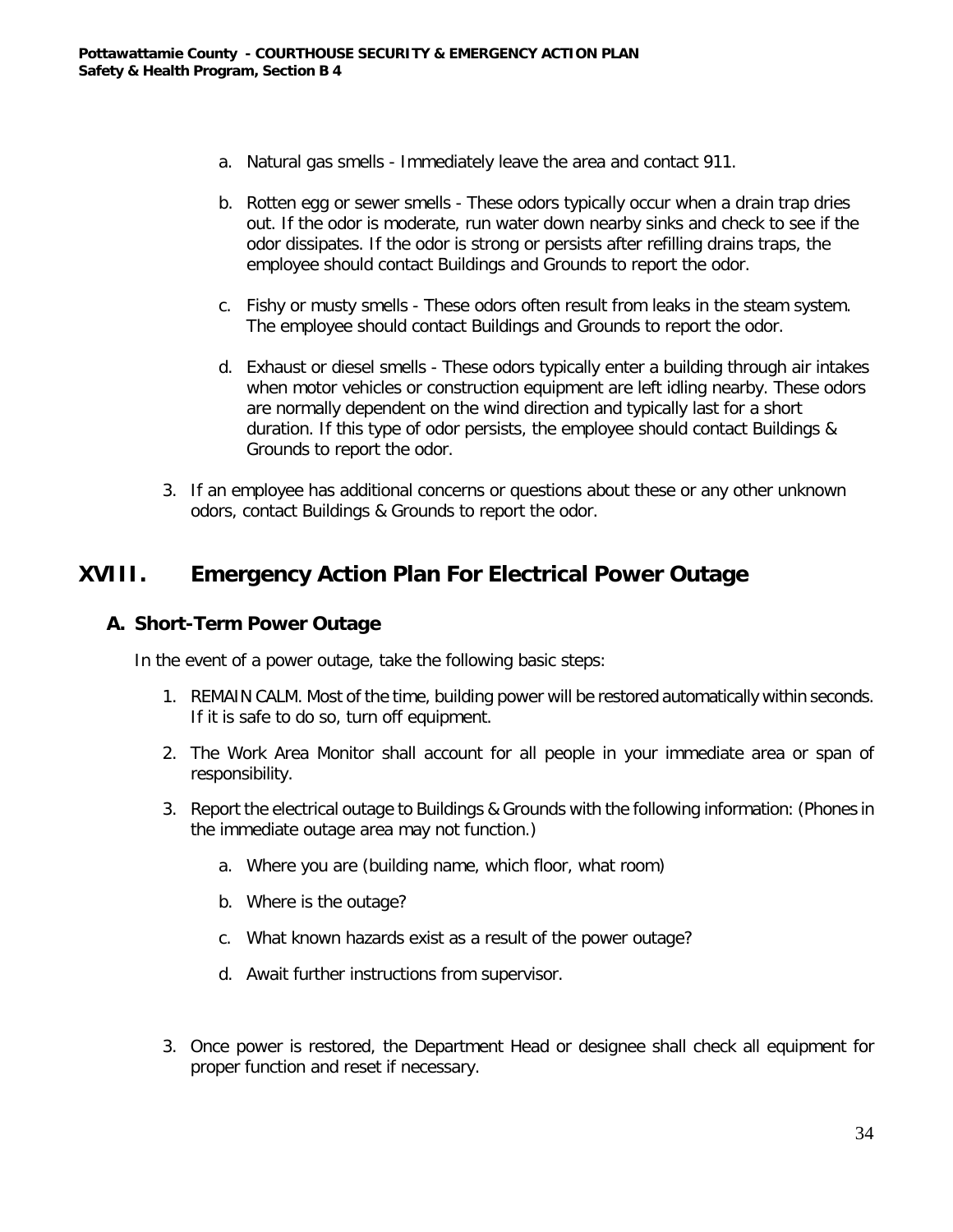## **B. Extended Power Loss**

In the event of extended power loss to the facilities, certain precautionary measures must be taken depending on the location and environment of the facility.

- 1. Buildings & Grounds will turn off unnecessary electrical equipment and appliances, because power restoration could cause a surge that damages electronics and effects sensitive equipment.
- 2. If the facility is likely to experience freezing temperatures during a long-term power loss, Buildings & Grounds will turn off and drain the following including but not limited to:
	- a. The fire sprinkler system
	- b. Standpipes
	- c. Potable water lines
	- d. Toilets
- 3. Buildings & Grounds will add non-toxic antifreeze to drains to prevent drain traps from freezing.
- 4. Buildings & Grounds will move equipment containing fluids that may freeze due to long term exposure to freezing temperatures to heated areas, and either drain the liquid or provide the equipment with an auxiliary heat source.

### **C. Restoration of Heat and Power for Extended Power Outages:**

- 1. Electronic equipment should be brought up to ambient temperatures before energizing to prevent condensation from forming on circuitry.
- 2. Buildings & Grounds will notify Department Heads when they are safely able to restore power to electrical equipment that was required to be turned off or shut down. Department Heads should not restore power to any equipment until they have been authorized by Buildings & Grounds or a member of the Emergency Operations Team to do so.
- 3. After the heat has been restored to the facility and water has been turned back on, Buildings & Grounds will check fire and water piping for leaks from freeze damage.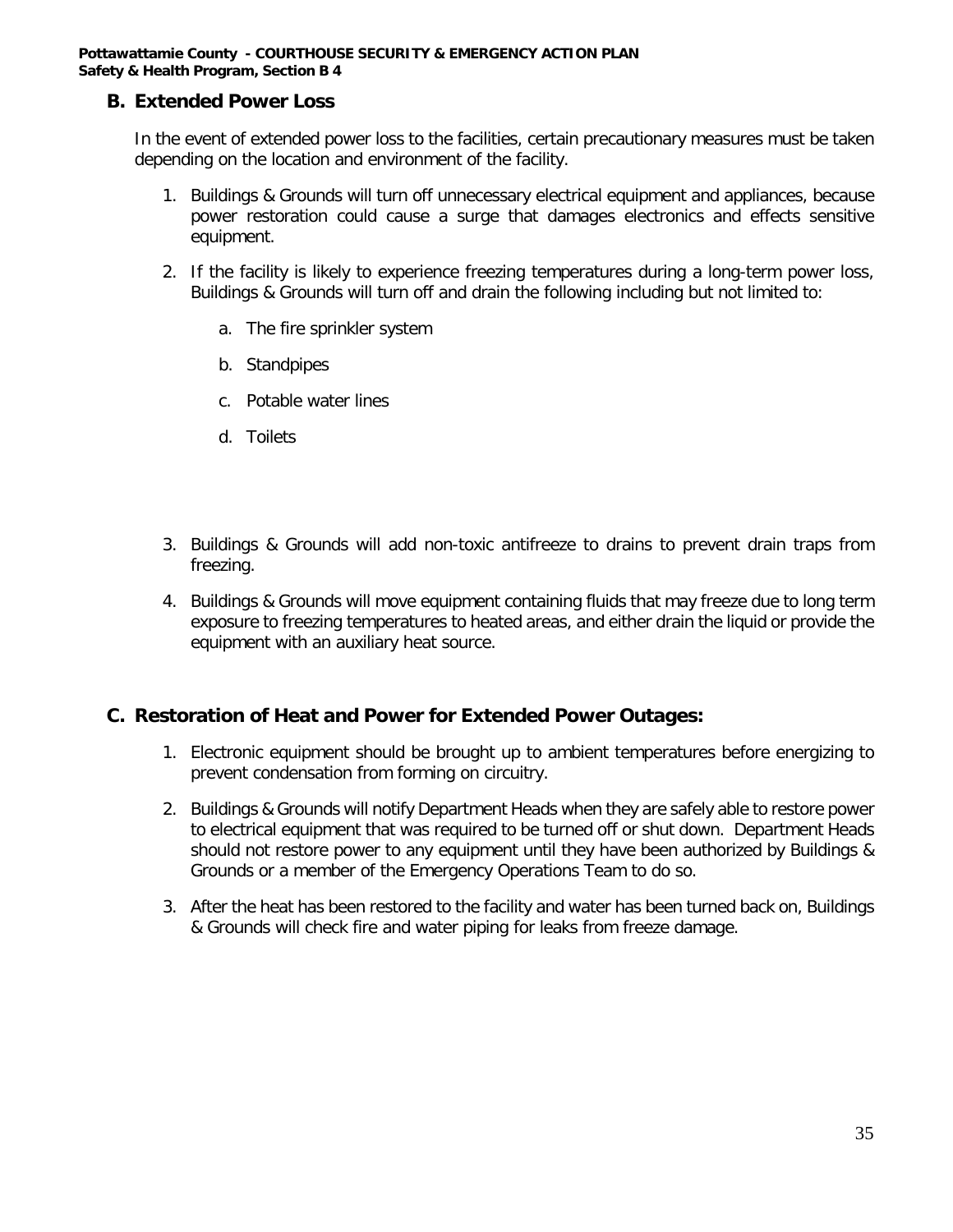# **XIX. Emergency Action Plan For Earthquakes**

## **A. General Information**

#### 1. What is an earthquake?

An earthquake is a sudden, rapid shaking of the ground caused by the breaking and shifting of rock beneath the Earth's surface. Earthquakes can occur at any time of the year and can occur in this geographical area.

2. What hazards are associated with earthquakes?

When an earthquake occurs in a populated area, it may cause deaths and injuries and extensive property damage. Ground movement during an earthquake is seldom the direct cause of death or injury. Most earthquake-related injuries result from collapsing walls, flying glass, and falling objects as a result of the ground shaking, or people trying to move more than a few feet during the shaking. Much of the damage in earthquakes is predictable and preventable.

3. What are aftershocks?

Aftershocks are smaller earthquakes that follow the main shock and can cause further damage to weakened buildings. After-shocks can occur in the first hours, days, weeks, or even months after the quake. Be aware that some earthquakes are actually foreshocks, and a larger earthquake might occur.

4. What can I do to prepare before an earthquake occurs?

In each area of your work space, identify the safest places to "drop, cover and hold on" during an earthquake. Identify those objects that could fall and injure you or someone else. Secure items if possible.

# **B. In the Event of an Earthquake:**

- 1. **REMAIN CALM. DROP** to the ground and take **COVER** by getting under a sturdy table or other piece of furniture and **HOLD ON** until the earthquake stops. If there isn't a table or desk near you, cover your face and head with your arms and crouch in an inside corner of the building. Stay away from glass, windows, outside doors and walls, and anything that could fall, such as lighting fixtures or furniture.
- 2. Use a doorway for shelter only if it is in close proximity to you and if you know it is a strongly supported, load bearing doorway.
- 3. Stay inside until the shaking stops and it is safe to go outside.
- 4. If outside, stay there and move away from buildings, streetlights, and utility wires.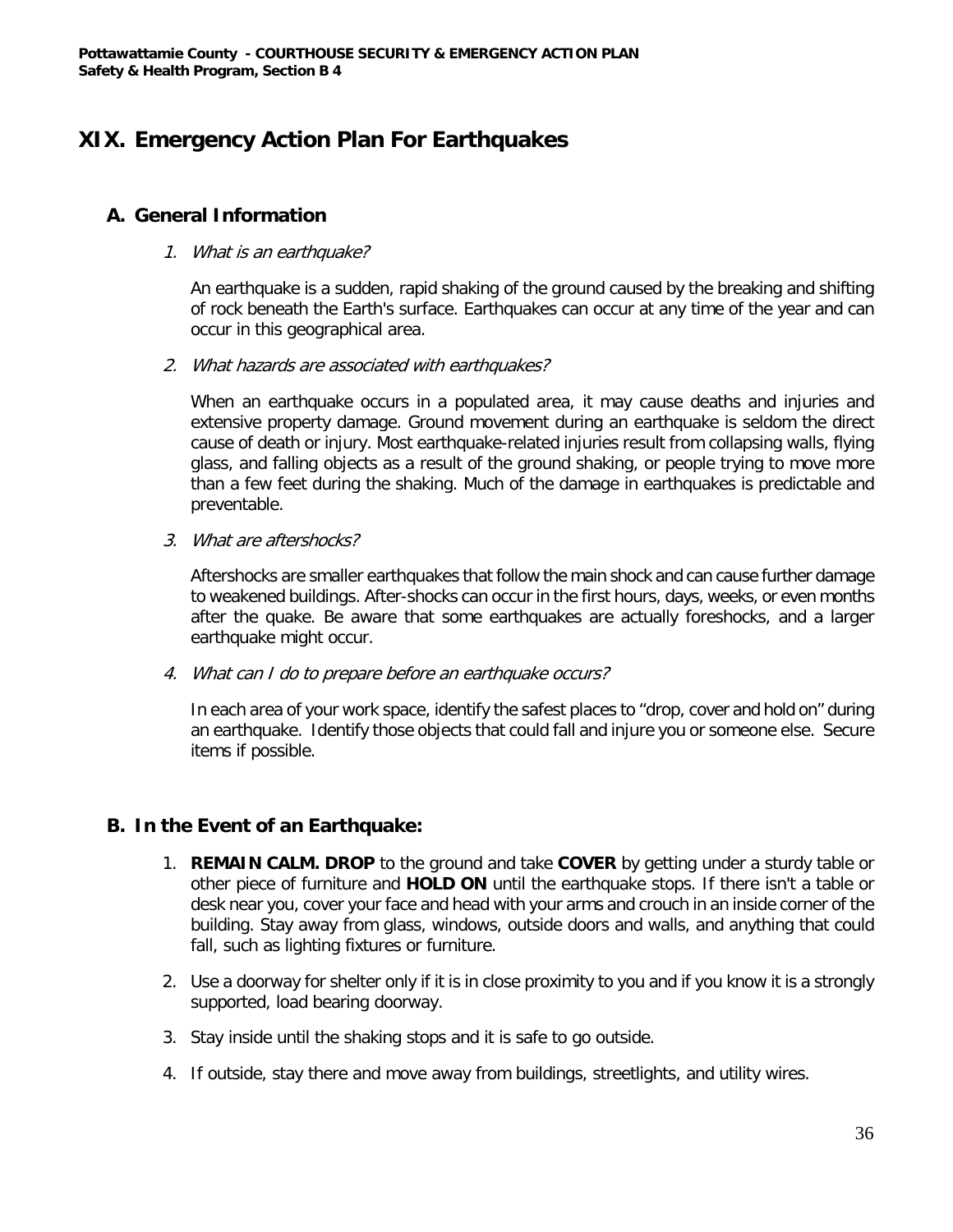- 5. Be aware that the electricity may go out or the sprinkler systems or fire alarms may turn on.
- 6. **DO NOT** use the elevators.
- 7. **DO NOT** attempt to go outside until the shaking has stopped.
- 8. **DO NOT** attempt to turn light switches on and off.
- 9. **DO NOT** light a match or lighter.

## **C. In the Aftermath of an Earthquake**

- 1. Be aware of aftershocks, they are usually not as strong but can cause more damage to weakened structures and may continue for days, months or even years after the initial quake.
- 2. Evacuate the Building Immediately in the event of the following:
	- a. If you smell or suspect a gas leak. Go to a location where you no longer smell the gas. Report the leak by calling 911.
	- b. If there is electrical damage. Report the hazard by calling 911.
	- c. Evacuate if instructed by the 911 Communications Center or by the Emergency Operations Team.
	- d. If you must leave a building after the shaking stops, use the stairs, not the elevator.
	- e. Earthquakes can cause fire alarms and fire sprinklers to go off. You will not be certain whether there is a real threat of fire. As a precaution, use the stairs.
	- f. After evacuation, proceed to Designated Assembly Area and wait for further instructions from the Emergency Operations Team or competent authority.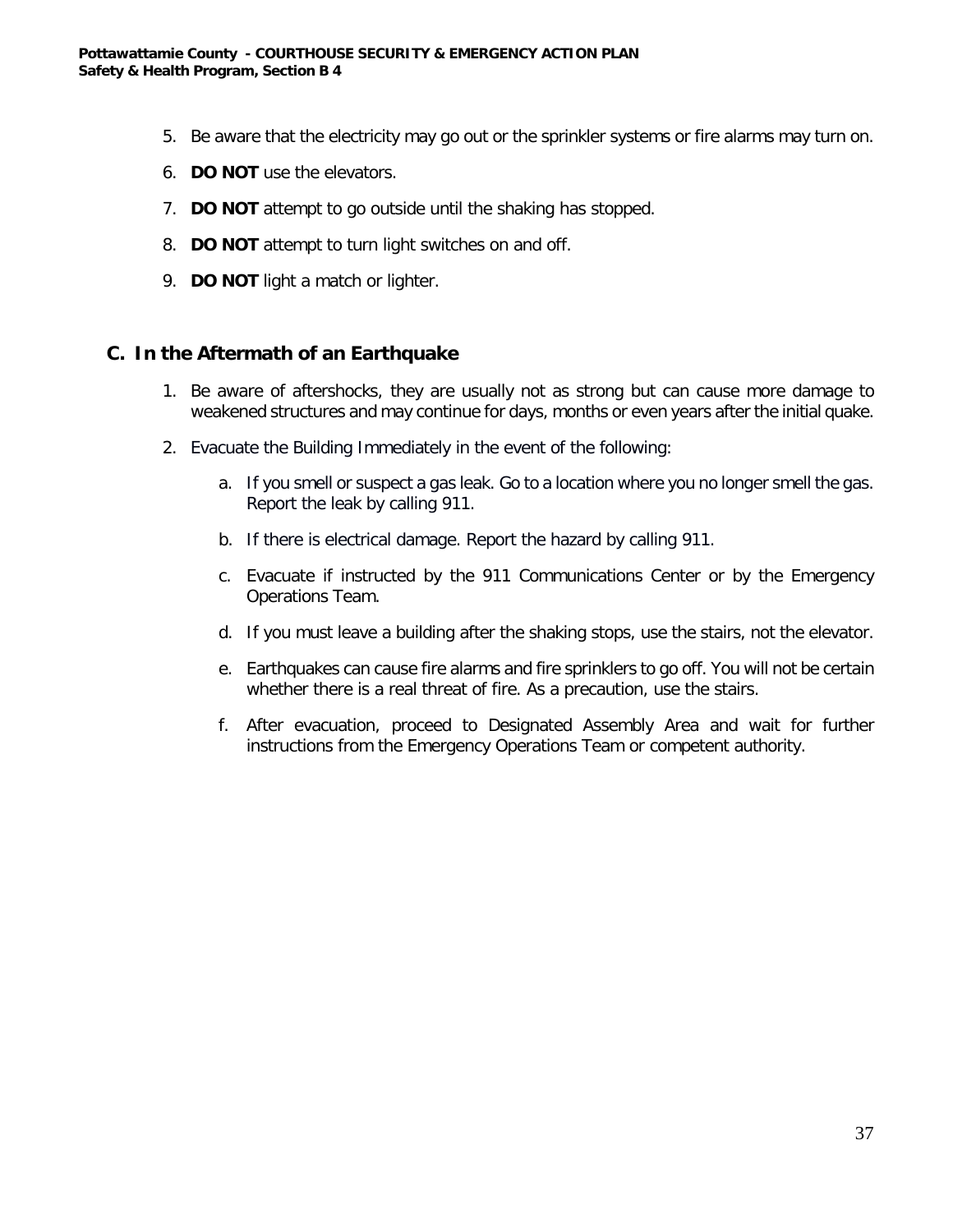# **Critical Operations**

During some emergencies, it will be necessary for the following authorized and assigned personnel to remain at work areas to perform critical operations. However, they must first have permission from [Emergency Coordinator or Other Designated Official].

| <b>Work Area</b> | <b>Name</b> | <b>Job Title</b> | <b>Description of Assignment</b> |
|------------------|-------------|------------------|----------------------------------|
|                  |             |                  |                                  |
|                  |             |                  |                                  |
|                  |             |                  |                                  |

(If personnel are not permitted to remain at the facility during an emergency, then delete the first section and use the section below.)

[Designated Official] shall notify the following individuals of the emergency, so that they can manage the critical operations:

| <b>Name</b> | <b>Title</b> | Location | <b>Phone Number</b> |
|-------------|--------------|----------|---------------------|
|             |              |          |                     |
|             |              |          |                     |
|             |              |          |                     |